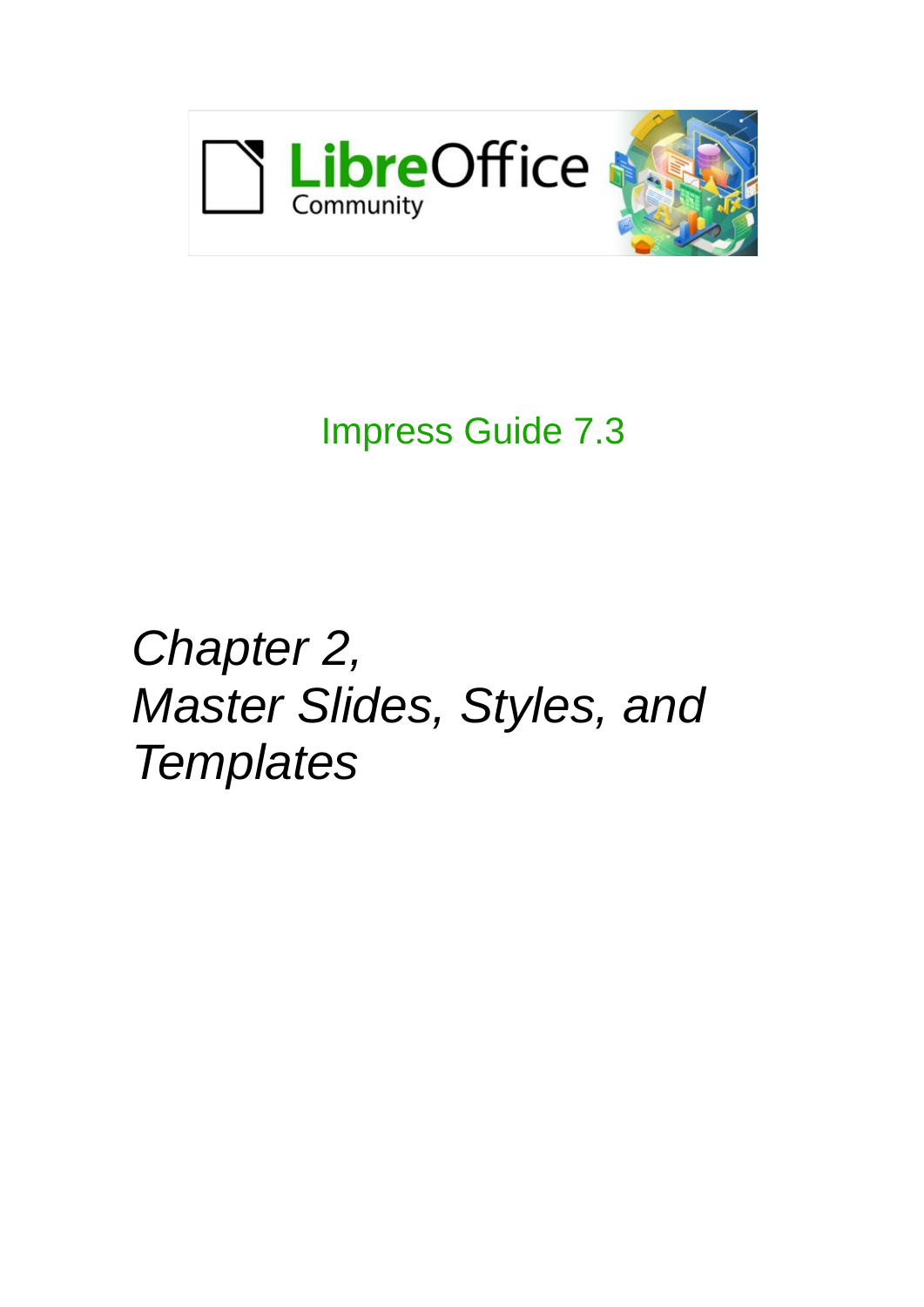# <span id="page-1-4"></span>**Copyright**

This document is Copyright © 2022 by the LibreOffice Documentation Team. Contributors are listed below. This document maybe distributed and/or modified under the terms of either the GNU General Public License (<https://www.gnu.org/licenses/gpl.html>), version 3 or later, or the Creative Commons Attribution License (<https://creativecommons.org/licenses/by/4.0/>), version 4.0 or later.

All trademarks within this guide belong to their legitimate owners.

### <span id="page-1-3"></span>**Contributors**

#### **To this edition**

| Peter Schofield      | Kees Kriek |  |
|----------------------|------------|--|
| To previous editions |            |  |
|                      |            |  |

Peter Schofield Felipe Viggiano Regina Henschel Dimona Delvere Michele Zarri T. Elliot Turner Jean Hollis Weber **Low Song Chuan** Hazel Russman Vasudev Narayanan **Rachel Kartch** 

### <span id="page-1-2"></span>**Feedback**

Please direct any comments or suggestions about this document to the Documentation Team's mailing list: [documentation@global.libreoffice.org](mailto:documentation@global.libreoffice.org)



Everything sent to a mailing list, including email addresses and any other personal information that is written in the message, is publicly archived and cannot be deleted.

### <span id="page-1-1"></span>**Publication date and software version**

Published May 2022. Based on LibreOffice 7.3 Community. Other versions of LibreOffice may differ in appearance and functionality.

### <span id="page-1-0"></span>**Using LibreOffice on macOS**

Some keystrokes and menu items are different on macOS from those used in Windows and Linux. The table below gives some common substitutions for the instructions in this document. For a detailed list, see the application Help.

| <b>Windows or Linux</b>                  | macOS equivalent                                                     | <b>Effect</b>                       |
|------------------------------------------|----------------------------------------------------------------------|-------------------------------------|
| <b>Tools &gt; Options on</b><br>Menu bar | <b>LibreOffice &gt; Preferences</b><br>on Menu bar                   | Access to setup options             |
| Right-click                              | Ctrl+click and/or right-click<br>depending on computer setup         | Opens a context menu                |
| Ctrl or Control                          | <b>36 and/or Cmd or Command,</b><br>depending on keyboard            | Used with other keys                |
| Alt                                      | <b>∖</b> and/or <i>Alt</i> or <i>Option</i><br>depending on keyboard | Used with other keys                |
| F <sub>11</sub>                          | $\mathcal{H}+T$                                                      | Open the Styles deck in the Sidebar |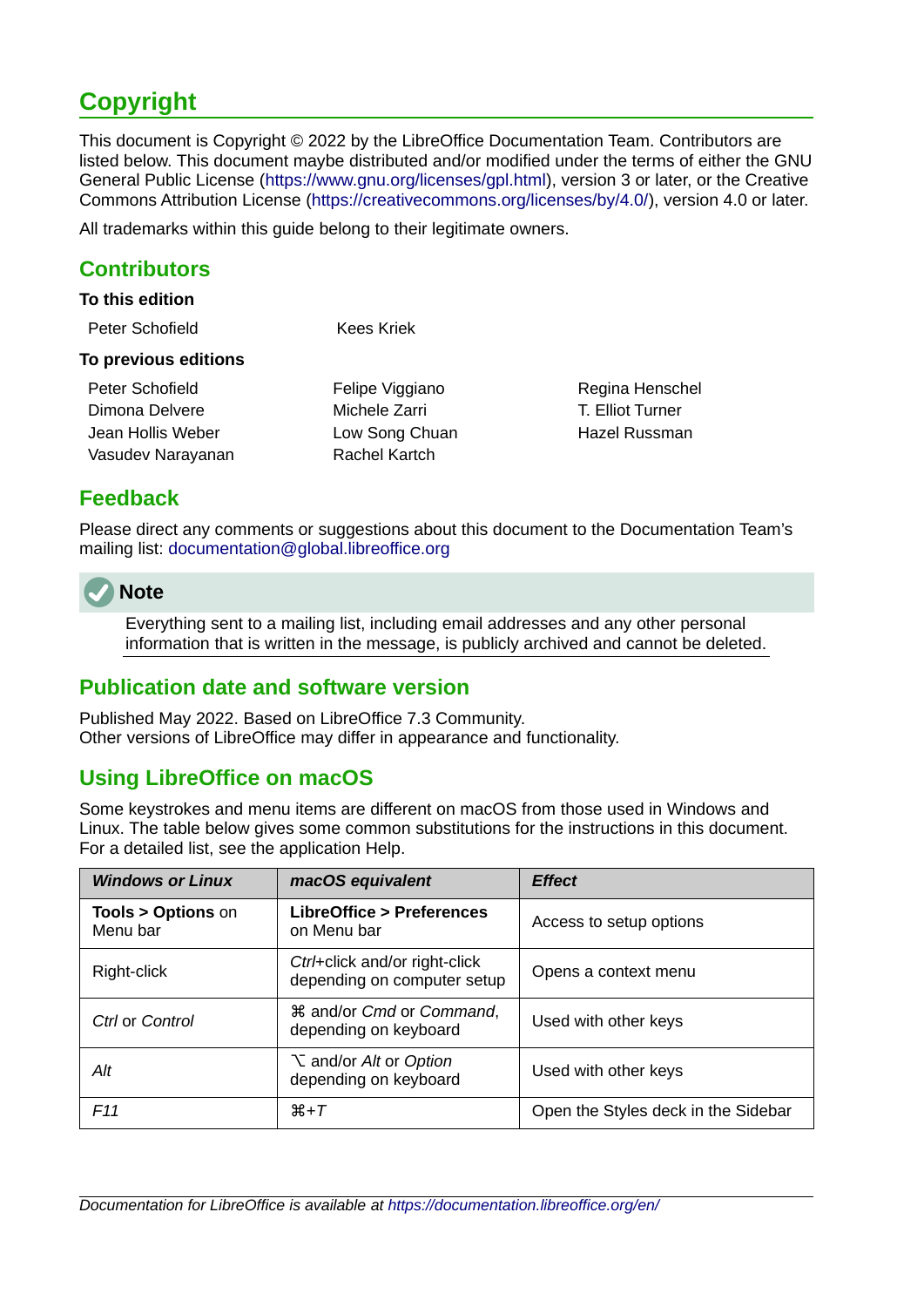# **Contents**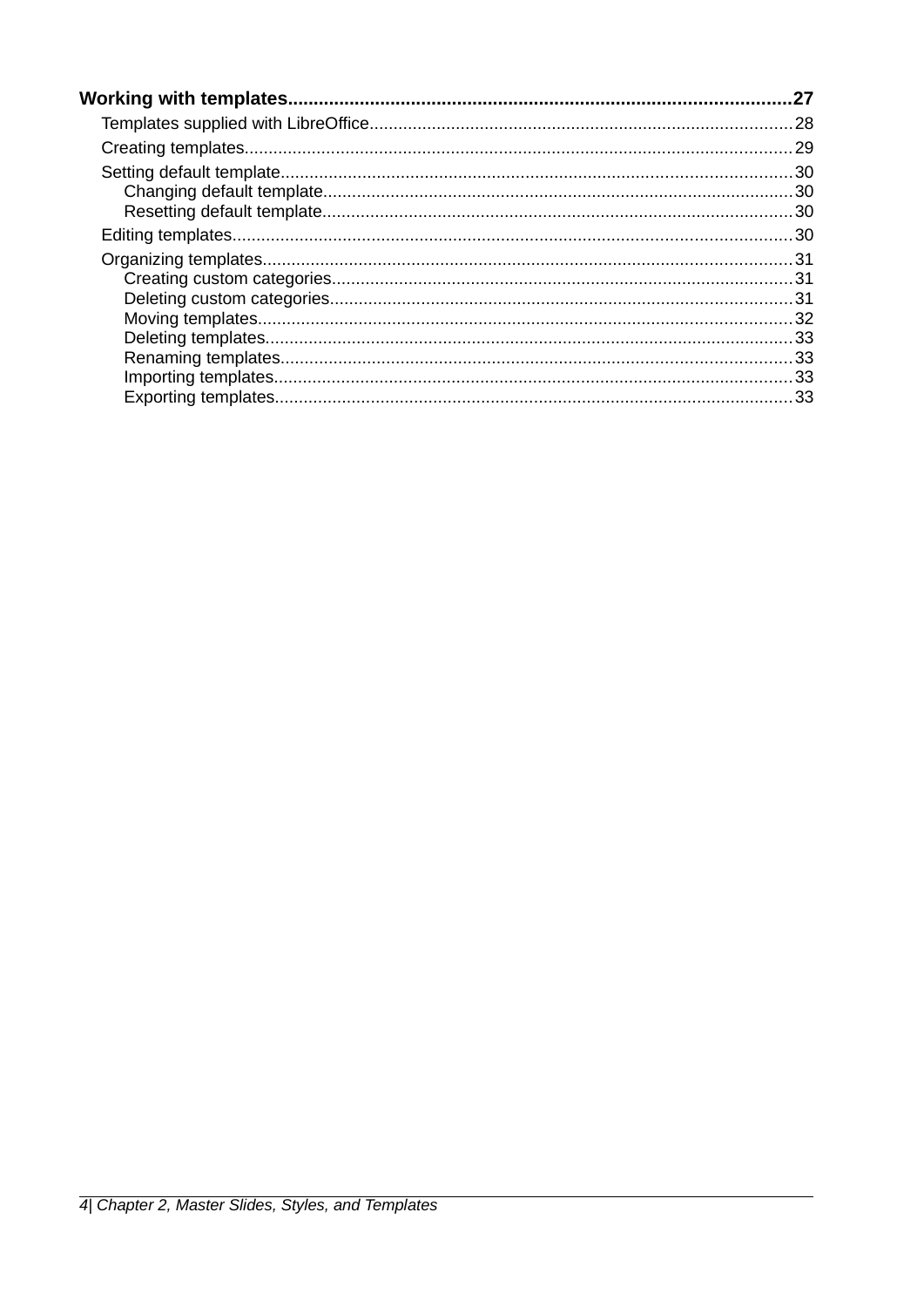# <span id="page-4-1"></span>**Designing a presentation**

In addition to careful planning of the content, as discussed in Chapter 1, Introducing Impress, designing and planning of a presentation is important. Before this can be done, it is recommended to create an outline to determine some of the requirements for the appearance of the slides. For example:

- What color combinations (background and text) will look good and also be easy for an audience to read?
- Would an image help an audience understand the contents better?
- Is there any particular text and image that has to appear on all the slides? For example a company name and logo.
- Would an audience benefit from having the slides numbered so that they can quickly refer to one of them?
- Is a background graphic or gradient required? If so, select something that does not interfere or clash with content such as the colors used in charts.
- How many master slides are required?
- Will one slide design suit all presentation content?

The appearance of slides can be changed as the presentation is developed, but planning ahead saves time in the long run.

# <span id="page-4-0"></span>**What are master slides?**

A master slide is a slide that is used as the starting point for other slides. It is similar to a page style in LibreOffice Writer as it controls the basic formatting of all slides based on it. A presentation can have more than one master slide.

# **Note**

LibreOffice uses three terms for one concept: master slide, slide master, and master page. All refer to a slide which is used to create other slides. This user guide uses the term master slide, except when describing the user interface.

A master slide has a defined set of characteristics that are automatically placed onto a slide being created for a presentation. This may include, for example, a background color, graphics, or gradients. Also objects (for example, logos, decorative lines), headers and footers, placement and size of text frames, and text formatting can all be included on a master slide.

All of the characteristics of master slides are controlled by styles. The styles of any new slide created are inherited from the master slide from which it was created. In other words, the styles of the master slide are available and applied to all slides created from that master slide. Changing a style in a master slide results in changes to all the slides based on that master slide. It is, however, possible to modify each individual slide without affecting the master slide.

Master slides have two types of styles associated with them: presentation styles and drawing styles. The presentation styles can be modified, but new presentation styles cannot be created. For drawing styles, the styles can be modified and new drawing styles can be created. For more information, see "[Working with styles"](#page-22-0) on page [23.](#page-22-0)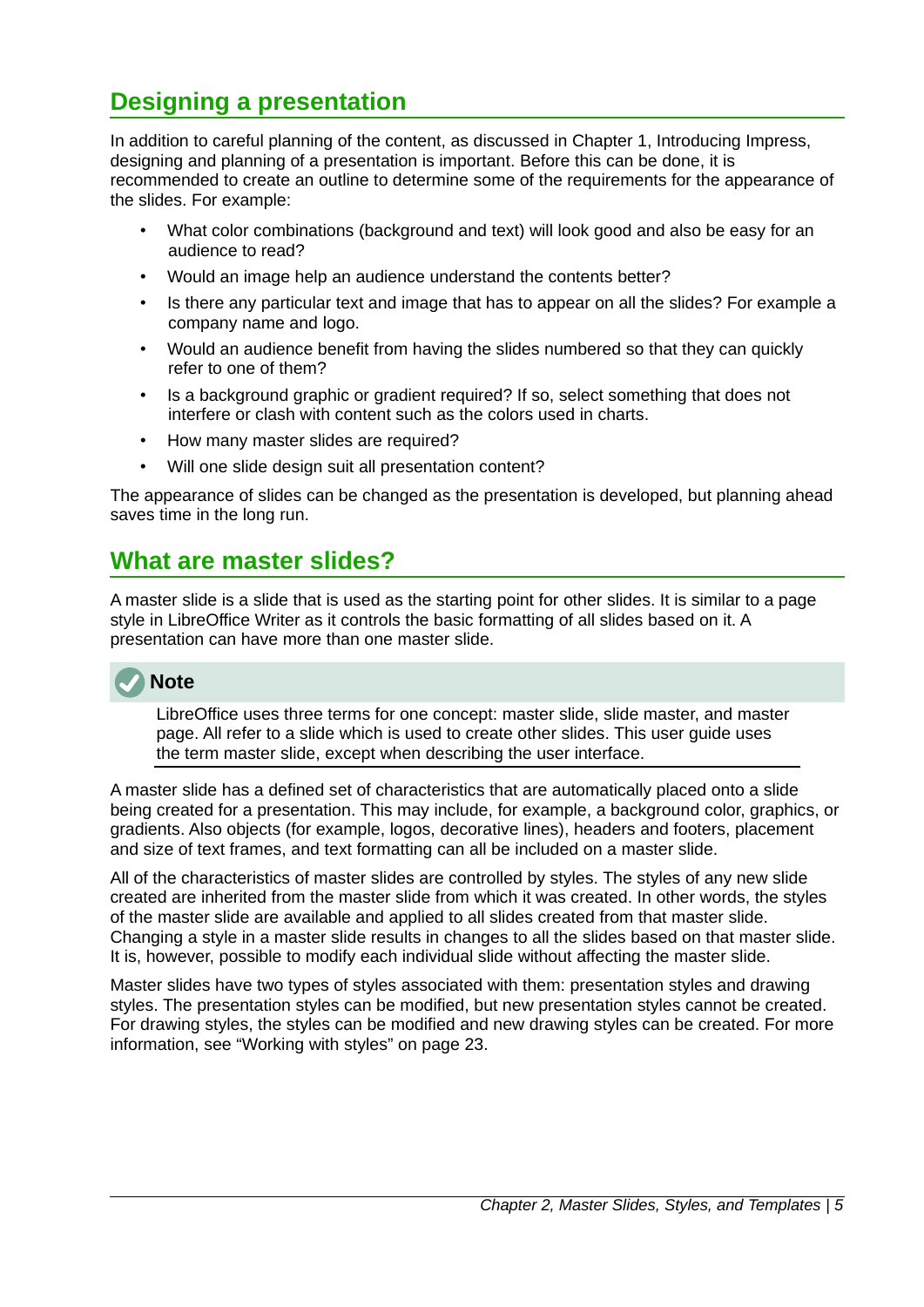

*Figure 1: Master Slides deck on Sidebar*

# **Note**

<span id="page-5-1"></span>It is recommended to use the master slides whenever possible. However, there are occasions where manual changes are needed for a particular slide. For example, editing a slide to enlarge the chart area when the text and chart layout is used.

# <span id="page-5-0"></span>**Working with master slides**

Impress comes with a collection of master slides. These master slides are shown in the Master Slides deck of the Sidebar (Figure [1](#page-5-1)). This deck has three panels: **Used in This Presentation**, **Recently Used**, and **Available for Use**. Click the expand marker next to the name of a panel to expand it and show master slide thumbnails, or click the collapse marker to collapse the panel to hide the thumbnails.

- **Used in This Presentation** displays the master slides from a presentation template that are being used in the presentation that is being created.
- **Recently Used** displays the master slides from presentation templates that have been recently used in a presentation.
- **Available for Use** displays the master slides that from the default presentation templates that were installed with LibreOffice, or installed from other sources. For example, the presentation templates available on the LibreOffice website at [https://www.libreoffice.org/discover/templates-and-extensions/.](https://www.libreoffice.org/discover/templates-and-extensions/) For more information on presentation templates, see ["Working with templates"](#page-26-3) on page [27](#page-26-3).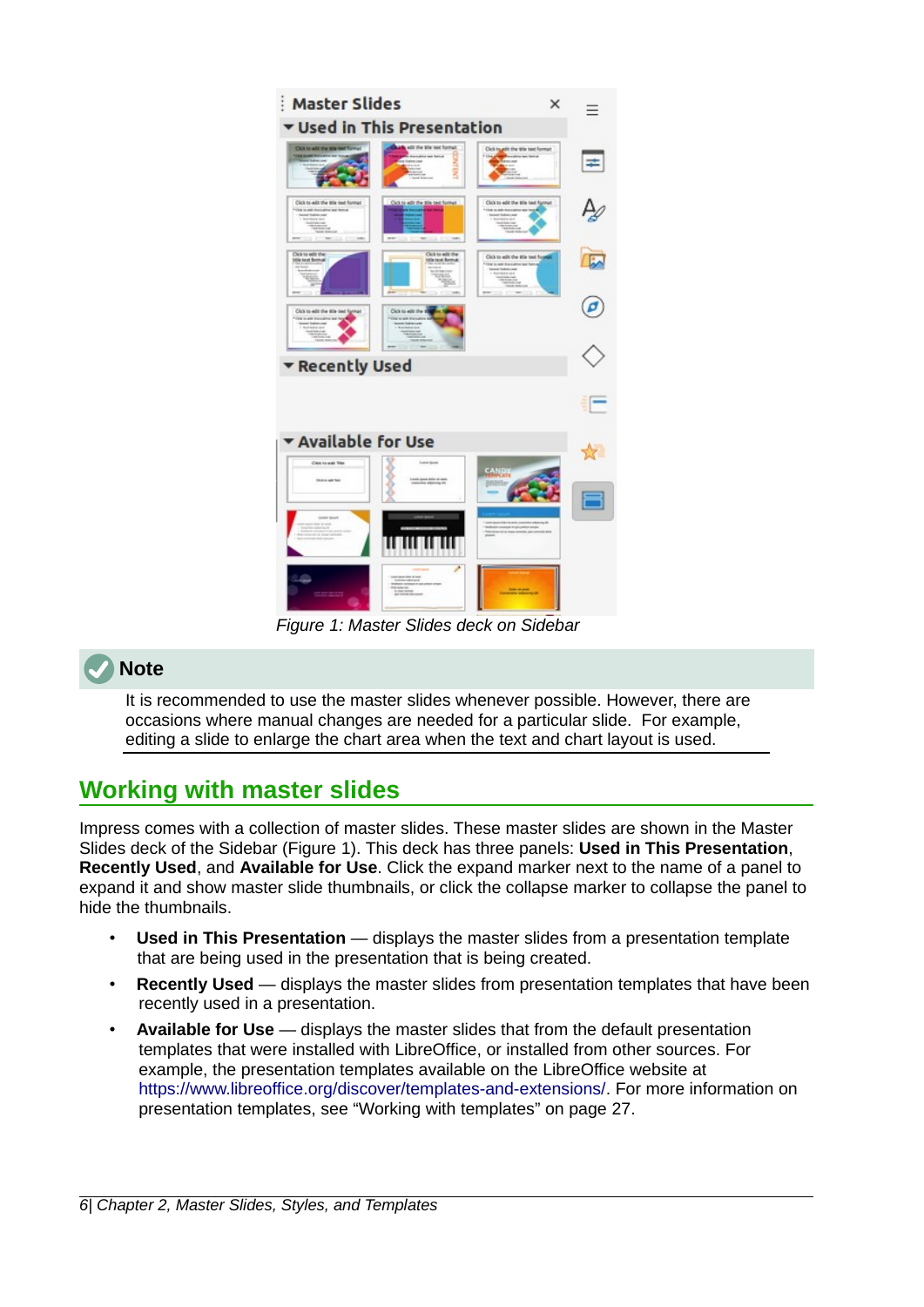|                       |                                                 |                       |                                                  | Click to edit the title text format<br>Title Area for AutoLayout\$ |              |
|-----------------------|-------------------------------------------------|-----------------------|--------------------------------------------------|--------------------------------------------------------------------|--------------|
|                       | • Click to edit the outline text format         |                       |                                                  |                                                                    |              |
|                       | - Second Outline Level                          |                       |                                                  |                                                                    |              |
|                       | • Third Outline Level<br>- Fourth Outline Level | • Fifth Outline Level | • Sixth Outline Level<br>• Seventh Outline Level |                                                                    |              |
|                       |                                                 |                       |                                                  | <b>Obiect Area for AutoLay</b>                                     |              |
| <date time=""></date> |                                                 |                       | <footer></footer>                                |                                                                    | $<$ num beri |
|                       | Figure 2: Default master slide                  |                       |                                                  |                                                                    |              |

| aster<br><b>TPW</b> |  |
|---------------------|--|
|                     |  |
|                     |  |

<span id="page-6-1"></span>*Figure 3: Master View toolbar*

<span id="page-6-2"></span>If a new presentation is being created without using one of the templates available then a default master slide is available (see Chapter 1, Introducing Impress for more information). This default master slide is a good starting point for creating master slides. An example of the default master slide is shown in Figure [2](#page-6-2).

# <span id="page-6-0"></span>**Creating master slides**

Creating a new master slide is carried out when Impress is in **Master View**.

- 1) Go to **View > Master Slide** on the Menu bar to open **Master View** in the Workspace. The Master View toolbar also opens (Figure [3](#page-6-1)). If the Master View toolbar does not open, go to **View > Toolbars** on the Menu bar and select Master View.
- 2) Create a new master slide using one of the following methods and a new master slide appears in the Slides pane:
	- Click on **New Master** in the Master View toolbar.
	- Right-click on a master slide in the Slides pane and select **New Master** from the context menu.
	- Go to **Slide > New Master** on the Menu bar.
- 3) Rename the new master slide using one of the following methods and open the Rename Slide dialog (Figure [4\)](#page-7-2):
	- Click on **Rename Master** in the Master View toolbar.
	- Right-click on the new master slide in the Slides pane and select **Rename Master** from the context menu.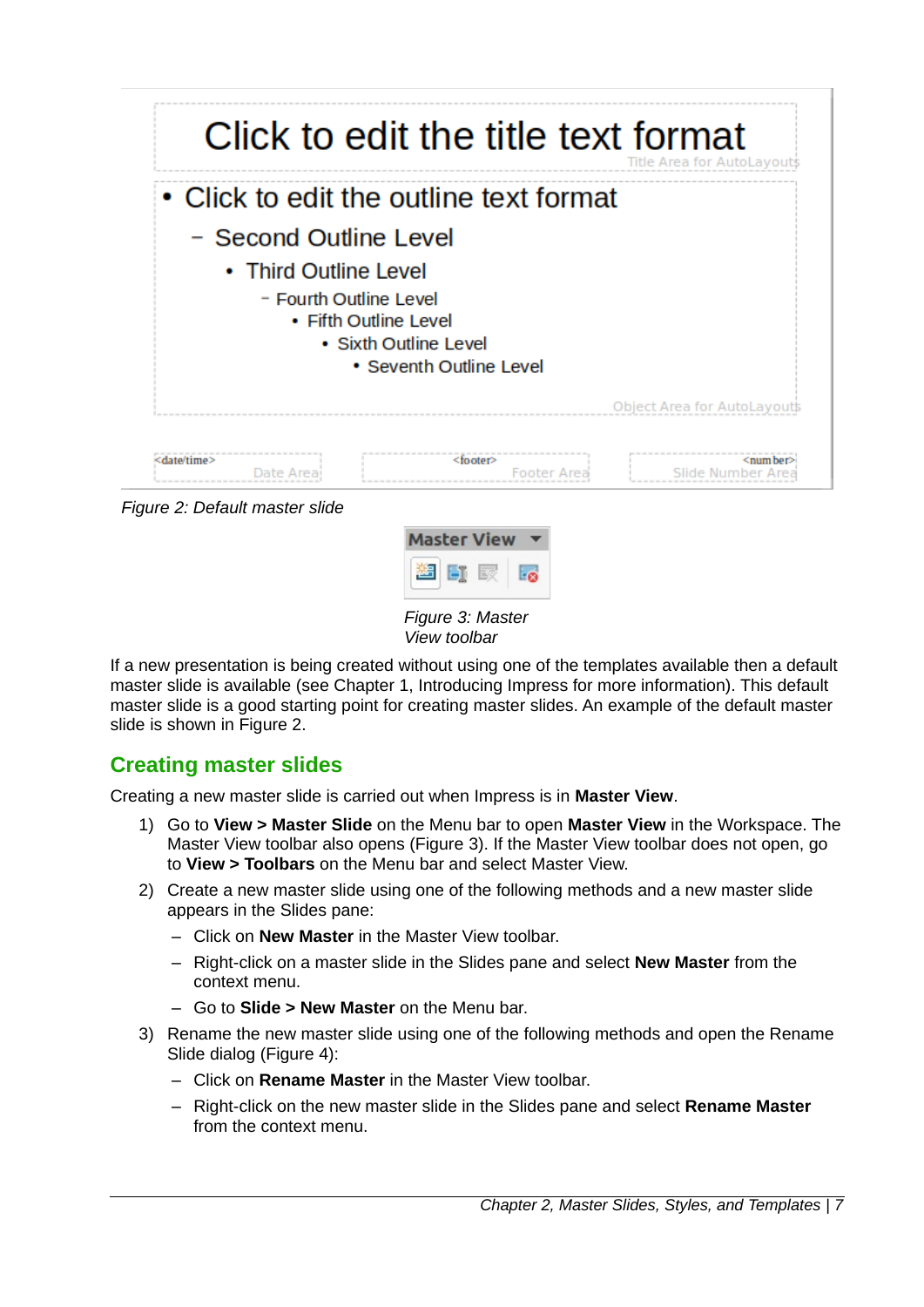|                | <b>Rename Slide</b> | $\times$ |
|----------------|---------------------|----------|
| Name           |                     |          |
| Title, Content |                     |          |
| Help           | Cancel              | OΚ       |

<span id="page-7-2"></span>*Figure 4: Rename Slide dialog*

- 4) Enter a memorable name for the new master slide in the *Name* text box, then click on **OK** to save the changes and close the dialog.
- 5) Make sure the new master slide is selected in the Slides pane and add all the text, graphics and master elements that are required for the new master slide. The chapters in this user guide give more information on adding, editing, formatting and managing the different types of objects on a master slide.
- 6) When finished creating a new master slide, use one of the following methods to return to **Normal View**:
	- Click on **Close Master View** on the Master View toolbar.
	- Go to **View > Normal** on the Menu bar.
- 7) Save the presentation file before continuing.

### <span id="page-7-1"></span>**Applying master slides**

To apply a master slide to all slides or selected slides in a presentation:

- 1) Click on **Master Slides** to open the Master Slides deck on the Sidebar.
- 2) Right-click on the master slide required in the *Used in This Presentation* section in the Master Slides deck on the Sidebar.
- 3) Select **Apply to All Slides** or **Apply to Selected Slides** from the context menu.

# <span id="page-7-0"></span>**Loading additional master slides**

In a presentation, it maybe necessary to mix multiple master slides that belong to different templates (for more information, see ["Working with templates](#page-26-3)" on page [27\)](#page-26-3). For example, use a completely different layout for the first slide of the presentation, or add a slide from a different presentation.

- 1) Select the slide or slides in the Slides pane where the master slide is to be changed.
- 2) Go to **Slide > Change Slide Master** on the Menu bar to open the Available Master Slides dialog (Figure [5](#page-8-1)).
- 3) To add master slides, click on **Load** to open the Load Master Slide dialog (Figure [6](#page-8-0)).
- 4) In **Categories**, select the template category to use.
- 5) In **Templates**, select the template to use for master slides.
- 6) Click **OK** to close the Load Master Slide dialog and the master slides from the selected template appear in the Available Master Slides dialog.
- 7) Select the master slide required in **Select a Slide Design** box.
- 8) To apply the selected master slide to all slides in a presentation, select *Exchange background page*.
- 9) To apply the slide design to selected slides only, deselect *Exchange background page*.
- 10) Click **OK** to apply the template selection and close the Available Master Slides dialog.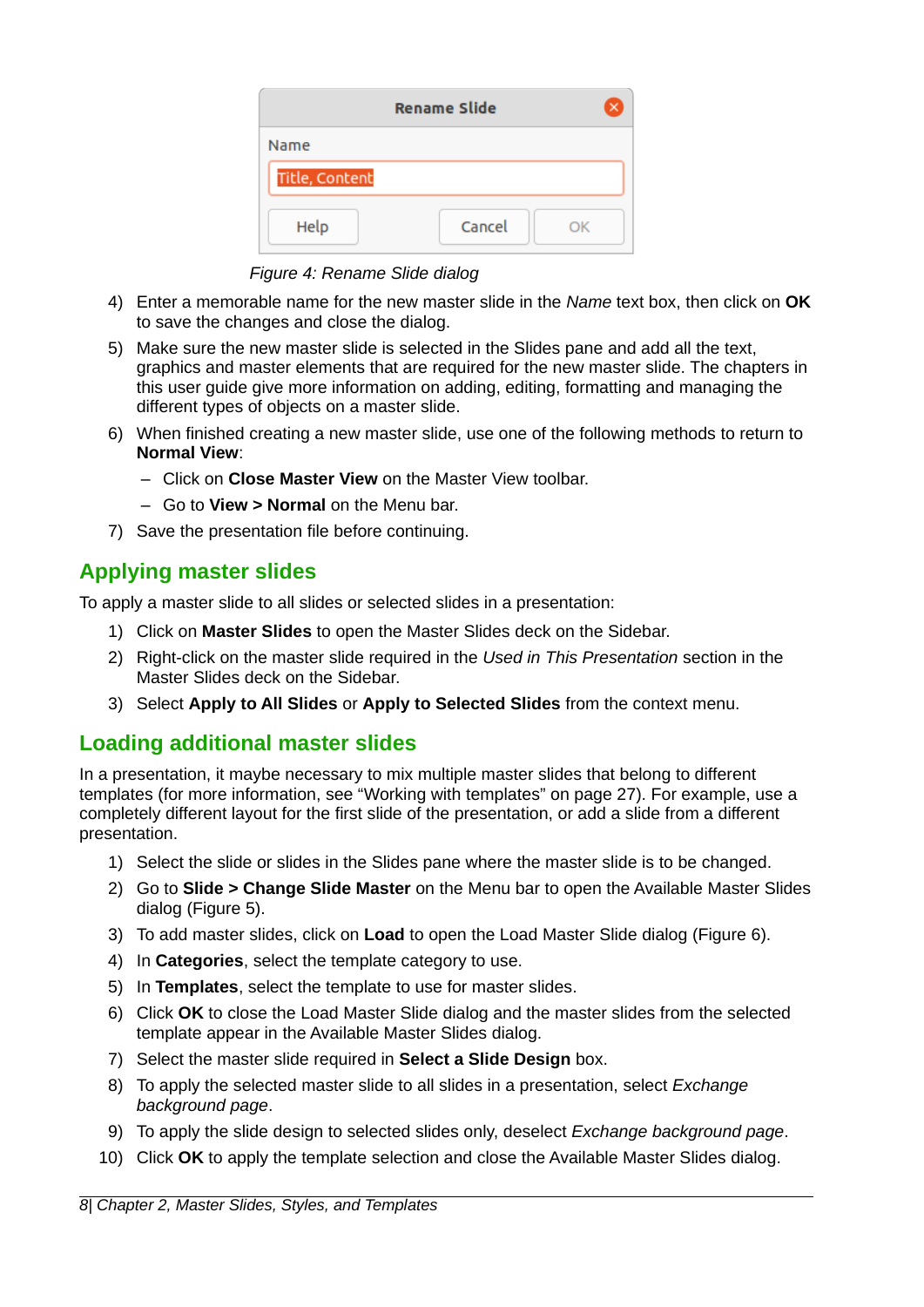| Select a Slide Design                                                                                                            |                       |                                                                                                                                                          |
|----------------------------------------------------------------------------------------------------------------------------------|-----------------------|----------------------------------------------------------------------------------------------------------------------------------------------------------|
| Cilida to ratit the title tract format<br>- Click to rold the sulper test former<br><b>Reared Golerizon!</b><br>• The Called and | LibreOffice           | Click to salt the title text format.<br>- Chili to roll the calling level homes<br>Desert Substant<br>- Thollaboland                                     |
| . Click to roll the subset and homes<br>Charles and the title text format<br><b>IN THE ASSOCIATES</b><br><b>CONTRACTOR</b>       |                       | LibreOffice<br>Click to sellt the title text format<br>. This is rule the saline test format<br>Search Galleriand<br>The company of<br><b>SONTOTACOR</b> |
|                                                                                                                                  | <b>Title, Content</b> |                                                                                                                                                          |
| Exchange background page                                                                                                         |                       |                                                                                                                                                          |
| Delete unused backgrounds                                                                                                        |                       |                                                                                                                                                          |

<span id="page-8-1"></span>*Figure 5: Available Master Slides dialog*

| <b>Load Master Slide</b>                |                        |
|-----------------------------------------|------------------------|
| Categories                              | <b>Templates</b>       |
| My Templates                            | <b>Beehive</b>         |
| <b>Business Correspondence</b>          | <b>Blue Curve</b>      |
| draw                                    | <b>Blueprint Plans</b> |
| MediaWiki                               | Candy                  |
| <b>Other Business Documents</b>         | <b>DNA</b>             |
| Personal Correspondence and Docum       | <b>Focus</b>           |
| Presentations                           | Forestbird             |
| Styles                                  | <b>Freshes</b>         |
| Click to add Title<br>Click to add Text |                        |
|                                         |                        |

<span id="page-8-0"></span>*Figure 6: Load Master Slide dialog*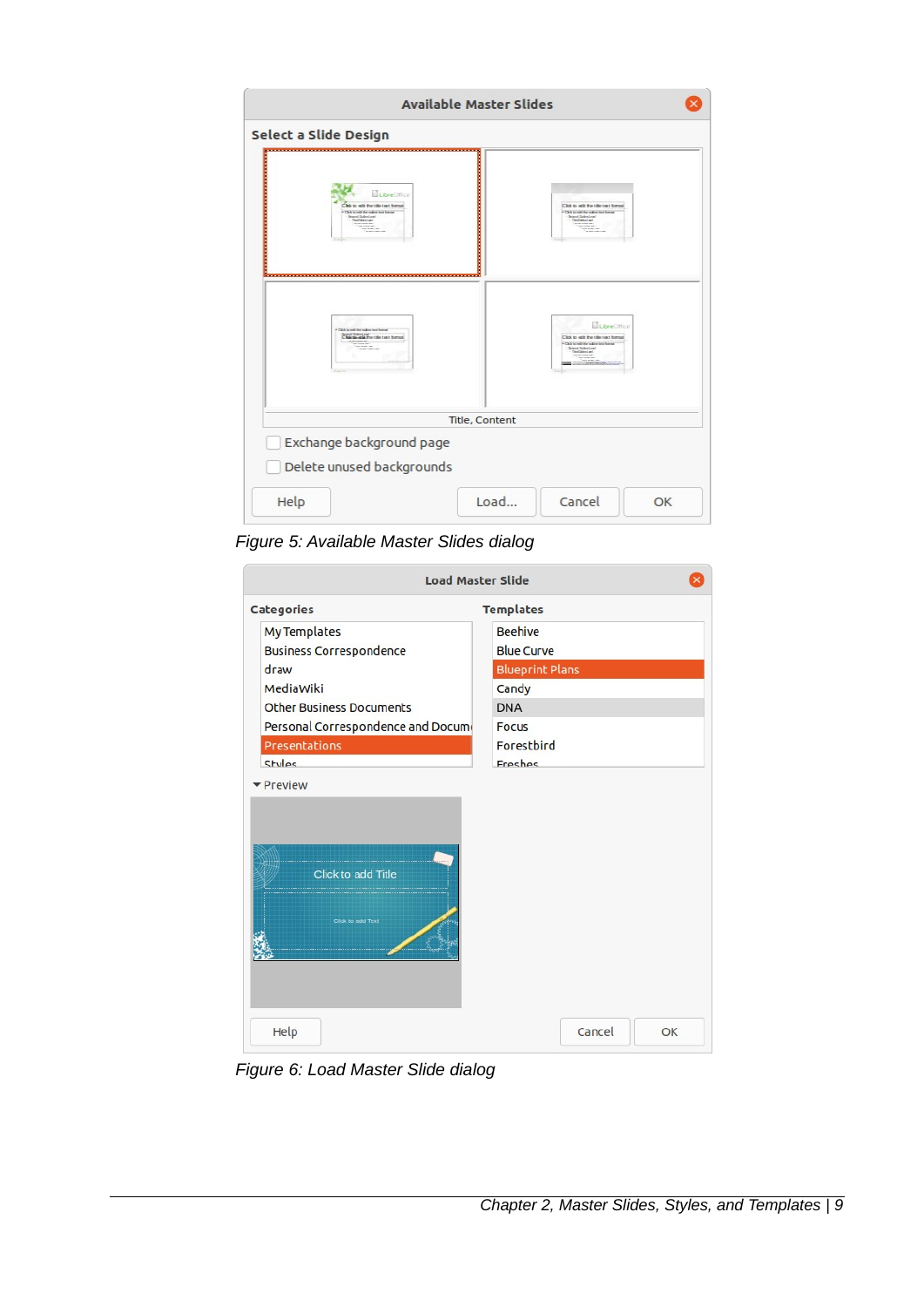# <span id="page-9-1"></span>**Editing master slides**

The following items can be changed on a master slide:

- Background (color, gradient, hatching, or bitmap). For more information, see ["Selecting](#page-11-2)  [and applying backgrounds"](#page-11-2) on page [12.](#page-11-2)
- Background objects (for example, a logo or decorative graphics). For more information, see "[Adding images"](#page-12-0) on page [13](#page-12-0); Chapter 4, Adding and Formatting Pictures; Chapter 5, Managing Graphic Objects; and Chapter 6, Formatting Graphic Objects.
- Text attributes for the main text area and notes. For more information, see ["Adding text](#page-18-1)  [and fields"](#page-18-1) on page [19](#page-18-1) and Chapter 3, Adding and Formatting Text.
- Size and placement of default frames for slide titles and content. For more information, see "[Default text areas](#page-13-1)" on page [14](#page-13-1).
- Size, placement, and contents of header and footer elements to appear on every slide. For more information, see ["Adding text and fields](#page-18-1)" on page [19](#page-18-1) and Chapter 3, Adding and Formatting Text.

#### <span id="page-9-0"></span>*Editing*

- 1) Select **View > Master Slide** on the Menu bar. This also opens the Master View toolbar.
- 2) Select a master slide for editing in the Slides pane so that it appears in the Workspace (Figure [7](#page-9-2)).
- 3) Go to **Slide > Slide Properties** on the Menu bar or right-click in the Workspace and select **Slide Properties** from the context menu to open the Slide Setup dialog (Figure [8\)](#page-10-1).
- 4) Use the various options in the **Slide**, **Background** and **Transparency** pages in the Slide Setup dialog to make changes to the master slide format.
- 5) Click **OK** to save the changes and close the Slide Setup dialog.
- 6) Select an object on the master slide, then right-click on the object to open a context menu.



*Figure 7: Master slide view*

<span id="page-9-2"></span>*10| Chapter 2, Master Slides, Styles, and Templates*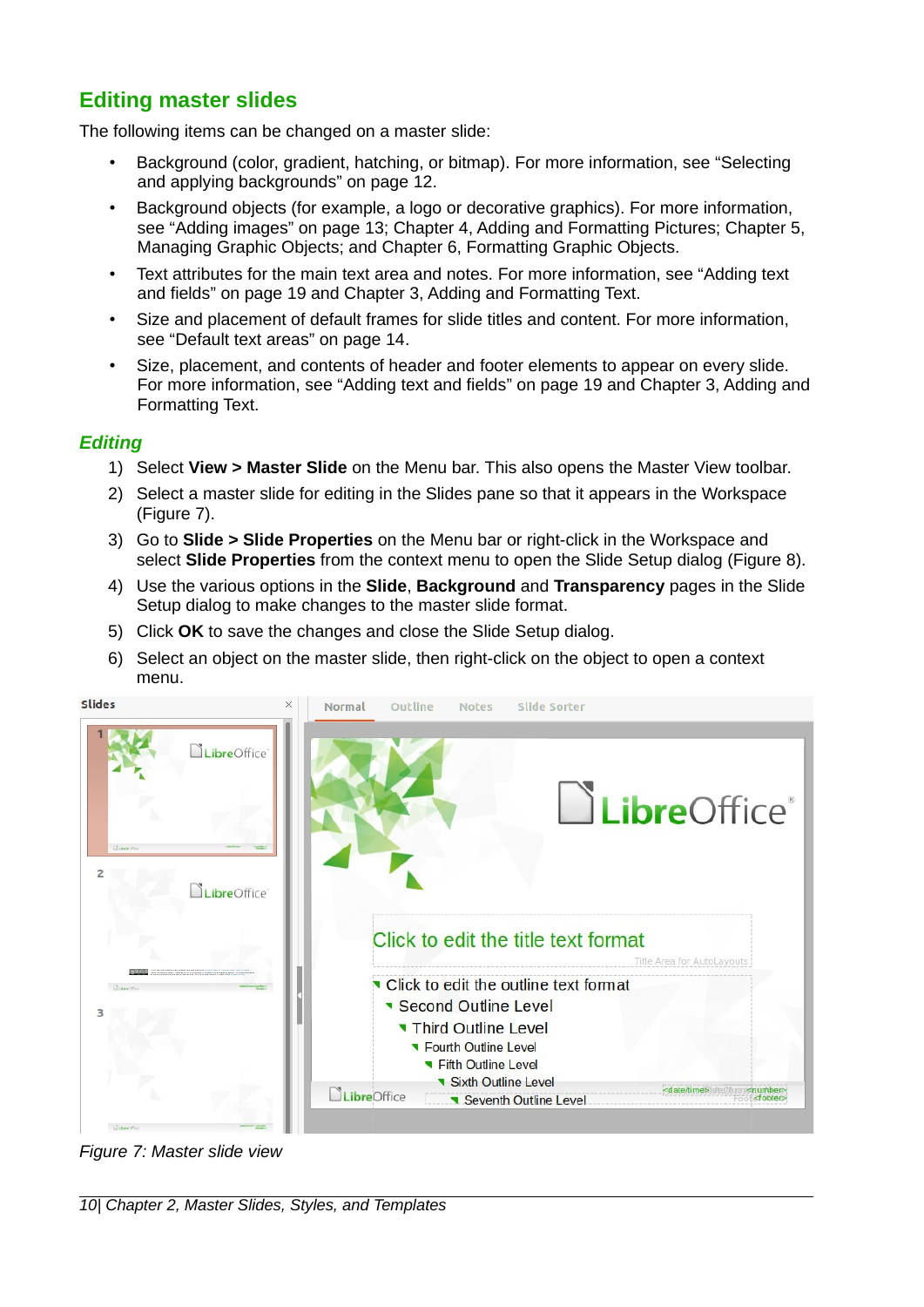|                     |                            |                                 |              |                          | <b>Slide Properties</b> | ×                                                   |
|---------------------|----------------------------|---------------------------------|--------------|--------------------------|-------------------------|-----------------------------------------------------|
| Slide               | Background                 |                                 | Transparency |                          |                         |                                                     |
| <b>Paper Format</b> |                            |                                 |              |                          |                         |                                                     |
| Format:             | Screen 4:3                 |                                 |              | $\overline{\phantom{a}}$ |                         |                                                     |
| Width:              | 28,00 cm                   | $\overbrace{\qquad \qquad }^{}$ | $^{+}$       |                          |                         | $ABC \rightarrow$                                   |
| Height:             | 21.00 cm                   | $\overline{\phantom{a}}$        | $+$          |                          |                         |                                                     |
| Orientation:        | Portrait                   |                                 |              |                          |                         |                                                     |
|                     | Landscape                  |                                 |              |                          |                         |                                                     |
| Text direction:     | Left-to-right (horizontal) |                                 |              | $\blacktriangledown$     | Paper tray:             | [From printer settings]<br>$\overline{\phantom{a}}$ |
| <b>Margins</b>      |                            |                                 |              |                          | <b>Layout Settings</b>  |                                                     |
| Left:               | 0.00cm                     |                                 | $^{+}$       |                          | Slide numbers:          | 1, 2, 3,<br>▼                                       |
| Right:              | $0.00 \text{ cm}$          |                                 | $+$          |                          |                         | I Fit object to paper format                        |
| Top:                | 0.00cm                     |                                 | $^{+}$       |                          |                         | Background covers margins                           |
| Bottom:             | 0.00cm                     |                                 | $^{+}$       |                          |                         |                                                     |

*Figure 8: Slide Properties dialog – Slide page*

- <span id="page-10-1"></span>7) Select one of the options from the context menu to edit the object. Selecting an option may open another context menu, a dialog, an application or file browser window to make the necessary changes to a selected object.
- 8) Click on **Close Master View** on the Master View toolbar or go to **View > Normal** on the Menu bar to exit from editing master slides.
- 9) Save the presentation file before continuing.



Any changes made to a master slide in **Master Slide** view appear on all slides using the same master slide. Always make sure to close **Master Slide** view and return to **Normal** view before working on any of the presentation slides.

#### <span id="page-10-0"></span>*Direct formatting*

Any changes made to any object on a slide in **Normal** view (for example, changes to bullet point style, color of the title area, and so on) will not be overridden by subsequent changes made to the master slide used for that slide. However, where it is desirable to revert the formatting of a manually formatted object on a slide to the style defined in the master slide, select the object on the slide and use one of the following methods to change the formatting:

- Go to **Format > Clear Direct Formatting** on the Menu bar.
- Right-click on an object and select **Clear Direct Formatting** from the context menu.



**Note**

The title and text boxes inherit the properties of a master slide, but if the position of these text boxes in the master slide has changed, the layout may appear corrupted. Some of the layout elements may have to have the horizontal and/or vertical manually repositioned on a slide.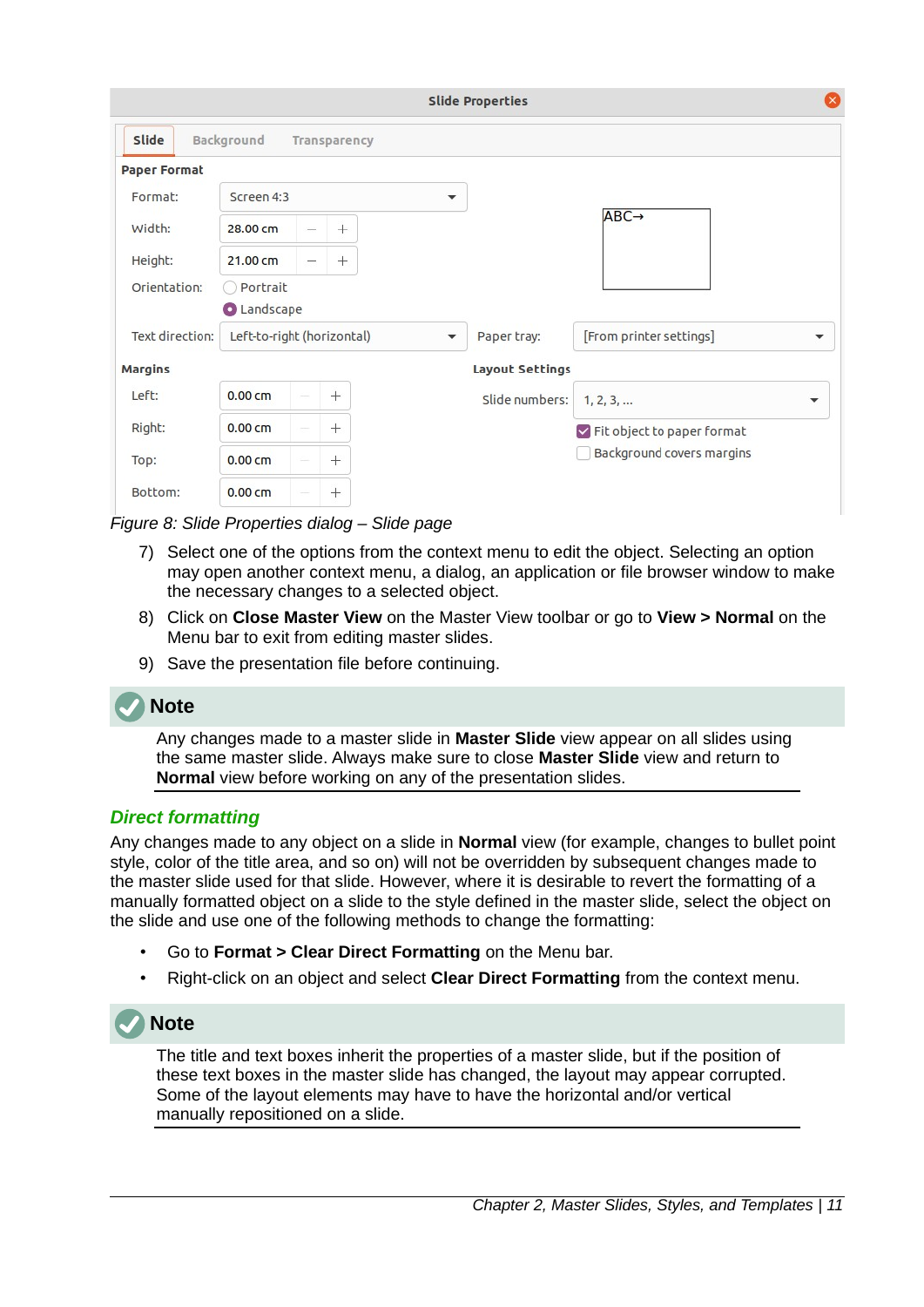|                       |                   |                                |               | <b>Slide Properties</b> |             |        |                          |        |
|-----------------------|-------------------|--------------------------------|---------------|-------------------------|-------------|--------|--------------------------|--------|
| Slide                 | <b>Background</b> | Transparency                   |               |                         |             |        |                          |        |
|                       | None              | Color                          | Gradient      | Image                   | Pattern     | Hatch  |                          |        |
| <b>Colors</b>         |                   |                                | <b>Active</b> |                         | <b>New</b>  |        |                          |        |
| Palette:              | standard          | ЬĻ<br>$\overline{\phantom{a}}$ |               |                         |             |        |                          |        |
|                       |                   |                                | R             | 114                     | $\mathsf R$ | 114    | $\overline{\phantom{m}}$ | $^{+}$ |
|                       |                   |                                | G             | 159                     | G           | 159    | $\overline{\phantom{m}}$ | $^{+}$ |
|                       |                   |                                | B             | 207                     | B           | 207    | $\qquad \qquad -$        | $^{+}$ |
|                       |                   |                                | Hex           | 729fcf                  | Hex         | 729fcf |                          |        |
| <b>Recent Colors</b>  |                   |                                |               |                         |             |        |                          |        |
| <b>Custom Palette</b> | Add               | Delete                         |               |                         |             |        |                          |        |

<span id="page-11-3"></span>*Figure 9: Slide Properties dialog - Background Color page*

# <span id="page-11-2"></span>**Selecting and applying backgrounds**

Backgrounds can be applied to a number of elements in Impress (for example: slide, default text area, image and so on). The procedure is similar when applying a background to a master slide, a slide, or an object on a slide.

#### <span id="page-11-1"></span>*Using slide setup*

- 1) Select **View > Master Slide** on the Menu bar. This also opens the Master View toolbar.
- 2) Select a master slide in the Slides pane so that it appears in the Workspace.
- 3) Go to **Slide > Slide Properties** on the Menu bar or right-click in the Workspace and select **Slide Properties** from the context menu to open the Slide Properties dialog.
- 4) Select the Background tab to open the Background page on the Slide Properties dialog (Figure [9](#page-11-3)).
- 5) Select the type of background required from *Color*, *Gradient*, *Bitmap*, *Pattern* and *Hatch*. See Chapter 6, Formatting Graphic Objects for more information on how to use the options available for each type of background selected.
- 6) When satisfied with the slide background, click **OK** to save the changes and close the Slide Properties dialog.

#### <span id="page-11-0"></span>*Using background style*

- 1) Select **View > Master Slide** on the Menu bar. This also opens the Master View toolbar.
- 2) Select a master slide in the Slides pane so that it appears in the Workspace.
- 3) Click on **Styles** on the Sidebar to open the Styles deck.
- 4) Click on **Presentation Styles** on the Styles deck to open the **Presentation Styles** list (Figure [10](#page-12-1)).
- 5) Right-click on **Background** style and select **Modify** from the context menu to open the Background dialog. This dialog only has an **Area** tab and offers the same options as the Background page in the Slide Properties dialog.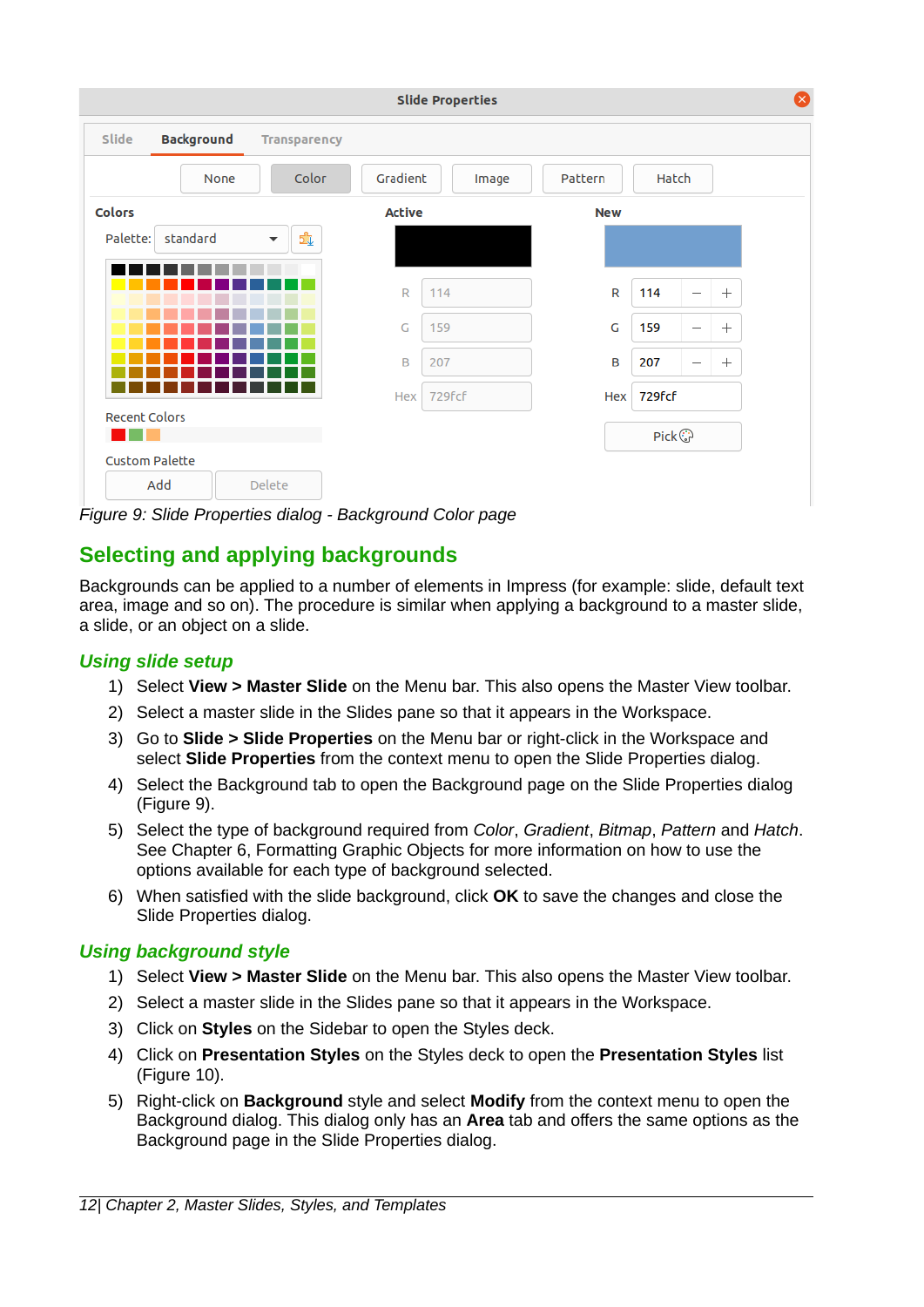

*Figure 10: Presentation Styles in Styles deck on Sidebar*

- <span id="page-12-1"></span>6) Select the type of background required from *Color*, *Gradient*, *Bitmap*, *Pattern* and *Hatch*. See Chapter 6, Formatting Graphic Objects for more information on how to use the options available for each type of background selected.
- 7) When satisfied with the background, click **OK** to save the changes and close the Background dialog.

# **Tip**

Custom fills can be created for each type of background. See Chapter 6, Formatting Graphic Objects for more information on creating custom fills for each type of background.

# <span id="page-12-0"></span>**Adding images**

When the same image appears on every slide of a presentation, the easiest and quickest solution is to use a master slide. This saves time creating a presentation and allows modification or repositioning of the image on all slides. If the same image is added to each slide manually, modification and repositioning has to be performed on each individual slide in a presentation, which can produce errors. In addition to images, a number of other objects can be added to the background, for example decorative lines, text, shapes, and company logos.

LibreOffice supports a large number of image and graphic formats. For more information on working with images, see Chapter 4, Adding and Formatting Pictures; Chapter 5, Managing Graphic Objects; and Chapter 6, Formatting Graphic Objects.

For example, one of the most common actions in preparing a presentation is to add an image to the master slide. To insert an image already available on the computer, follow these steps:

- 1) Select **View > Master Slide** on the Menu bar. This also opens the Master View toolbar.
- 2) Select the master slide where the image is to be added.
- 3) Select **Insert > Image** on the Menu bar to open the file browser.
- 4) Navigate to the directory where the image is located and select it.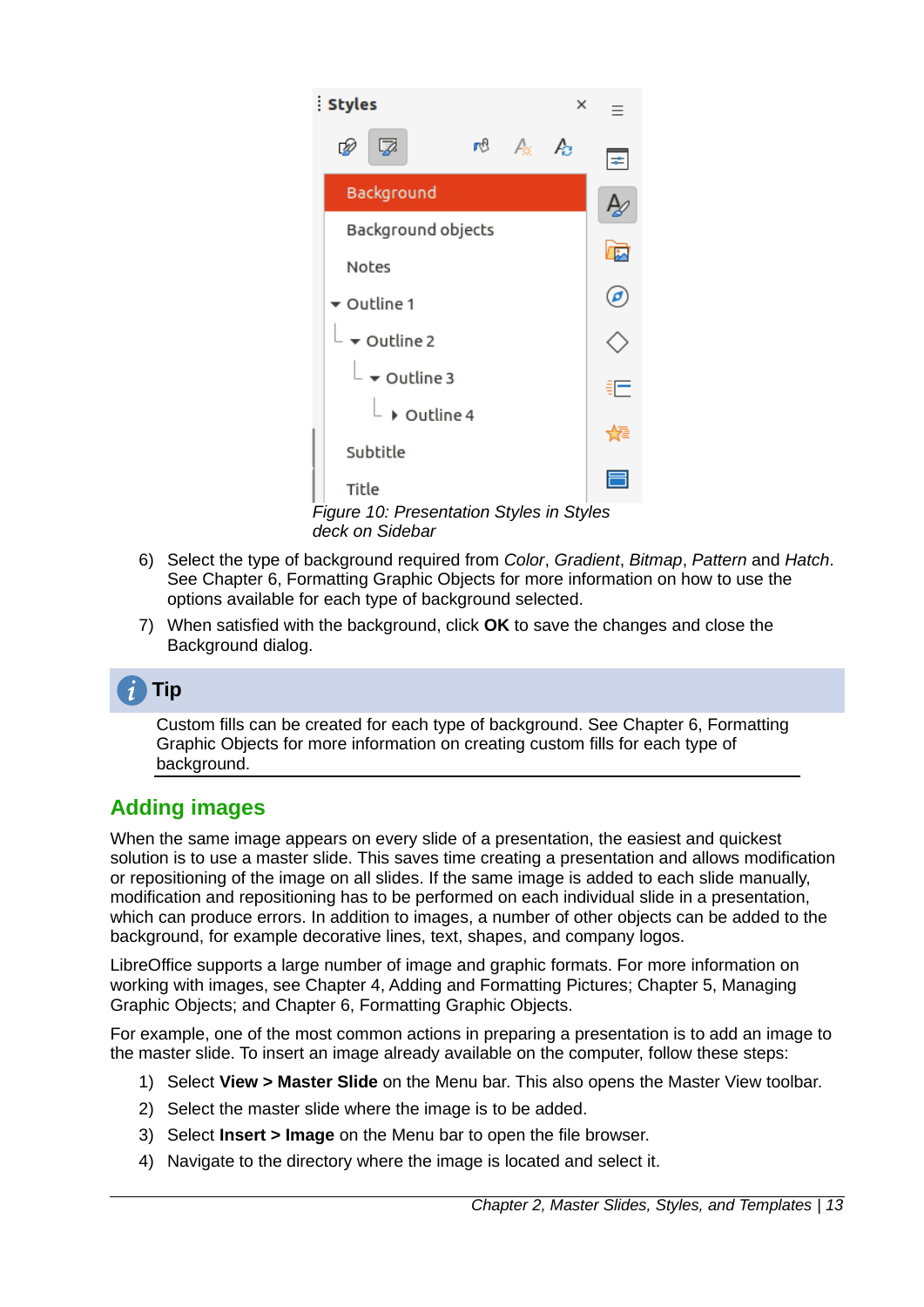- 5) Click **Open** to close the file browser and the image is placed centrally into the master slide.
- 6) If necessary, modify and/or reposition the image on the master slide.
- 7) Right-click on the image and select **Arrange > Send to Back** from the context menu. This moves the image to the background so that any information added to the slide when creating a presentation appears over the background image.

# **Note**

LibreOffice offers the option to insert an image as a link to a file rather than embedding it in a presentation. This is only useful when a presentation is not intended for distribution onto other computers and remains in the same directory structure and computer. For example, a presentation could be created on a notebook computer, which is used to give the presentation to a group of clients.

However, if the presentation file is to be distributed to other computers, the image must be embedded to avoid the "missing image" syndrome when the presentation is given using a different computer.

### <span id="page-13-1"></span>**Default text areas**

When a master slide is opened for editing, it contains five default text areas, as shown in Figure [2](#page-6-2) on page [7](#page-6-2).

- Title area for AutoLayouts.
- Object area for AutoLayouts.
- Date area.
- Footer area.
- Slide number area.

#### <span id="page-13-0"></span>*Quick positioning and resizing*

Click in any of these areas to display the selection handles around the default text area. Use these selection handles to modify the size and position of a default text area.

- 1) Select the default text area for repositioning so that the selection handles are visible.
- 2) Move the cursor toward the border of the default text area, not on a selection handle, and the cursor changes shape. Normally this is a clenched hand, but the shape is dependent on the computer setup and operating system.
- 3) Click and hold, then drag the default text area to the desired position. Release when the text area is at the desired position.
- 4) Position the cursor over a left or right selection handle and the cursor changes shape.
- 5) Click and hold, then drag the left or right selection handle to change the width of the default text area. Release when the text area is at the desired width.
- 6) Position the cursor over a top or bottom selection handle and the cursor changes shape.
- 7) Click and hold, then drag the top or bottom selection handle to change the height of the default text area. Release when the text area is at the desired height.
- 8) Position the cursor over a corner selection handle and the cursor changes shape.
- 9) Click and hold, then drag the corner selection handle to change both the height and width of the default text area at the same time. Release when the desired width and height are reached.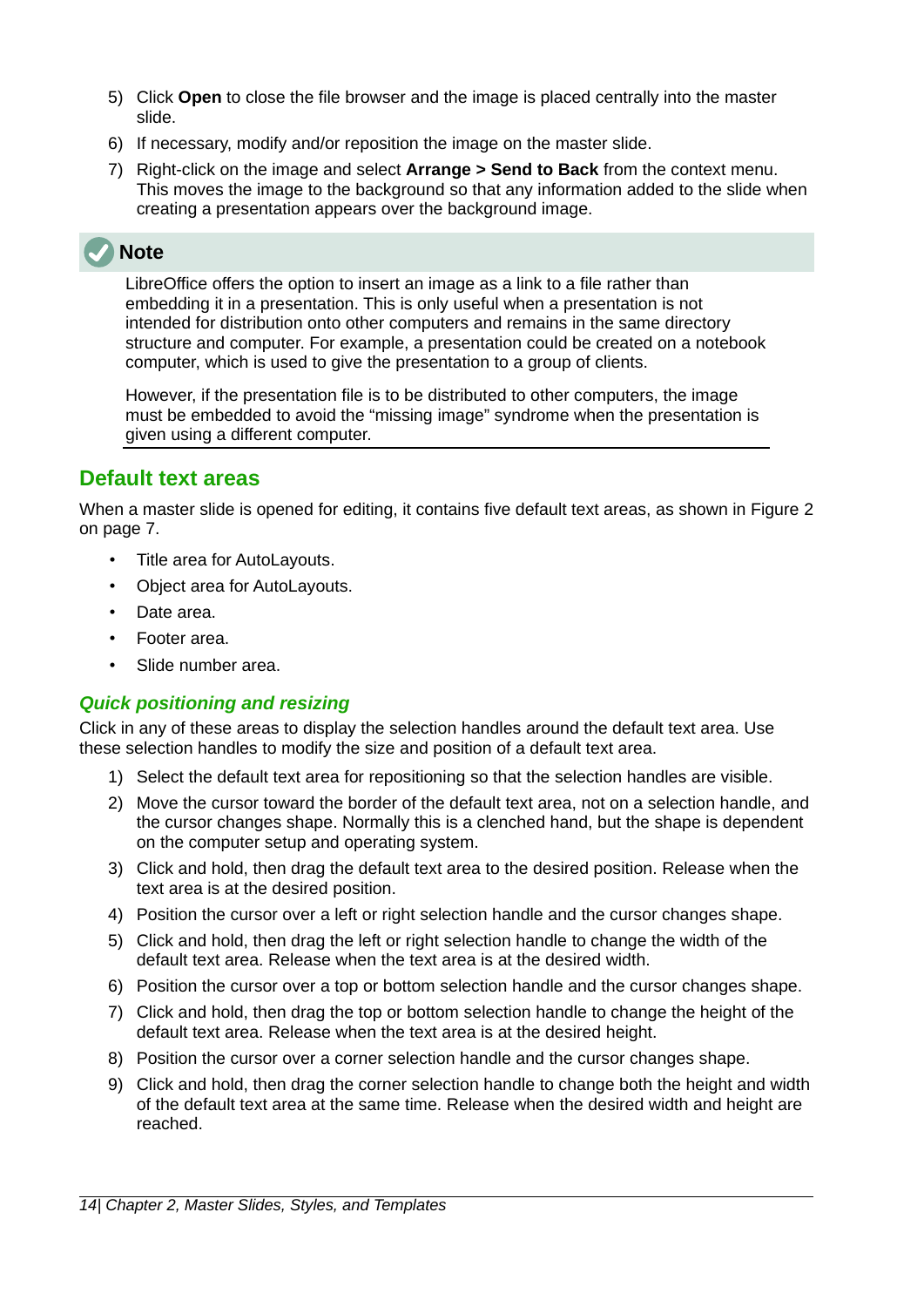

The shape of the cursor usually changes when positioned over a selection handle giving a clear visual indication of how it will affect the shape of the default text area when the selection handle is moved.

| l Ip |
|------|
|      |
|      |

Keep the *Shift* key pressed while dragging a selection handle to maintain the ratio between the width and height dimensions of the default text area.

#### <span id="page-14-0"></span>*Controlled positioning and resizing*

To accurately control the shape, size and position of a default text area, it is recommended to use the Position and Size dialog or the *Position and Size* panel in the Properties deck on the Sidebar.

- 1) Select the default text area by clicking on its border.
- 2) Use one of the following methods to access the position and size options for a default text area:
	- Go to **Format > Object and Shape > Position and Size** on the Menu bar to open the Position and Size dialog (Figure [11\)](#page-14-1).
	- Use the keyboard shortcut *F4* to open the Position and Size dialog.
	- Right-click on the border of the default text area and select **Position and Size** from the context menu to open the Position and Size dialog.
	- Click on **Properties** on the Sidebar to open the Properties deck, then open the **Position and Size** panel (Figure [12](#page-15-0)).

|                          |                   |          | <b>Position and Size</b>         |
|--------------------------|-------------------|----------|----------------------------------|
| <b>Position and Size</b> |                   | Rotation | <b>Slant &amp; Corner Radius</b> |
| <b>Position</b>          |                   |          |                                  |
| Position X:              | 3.50 cm           | $^{+}$   |                                  |
| Position Y:              | 6.70 cm           | $^{+}$   |                                  |
|                          |                   |          | <b>Base point:</b>               |
| <b>Size</b>              |                   |          |                                  |
| Width:                   | 21.50 cm          | $^{+}$   |                                  |
| Height:                  | $3.00 \text{ cm}$ | $^{+}$   |                                  |
| Keep ratio               |                   |          | Base point:                      |
| <b>Protect</b>           |                   |          | <b>Adapt</b>                     |
| Position                 |                   |          | Fit width to text                |
| <b>Size</b>              |                   |          | Fit height to text               |
| Help                     |                   |          | Cancel<br>Reset<br>OK            |

<span id="page-14-1"></span>*Figure 11: Position and Size dialog*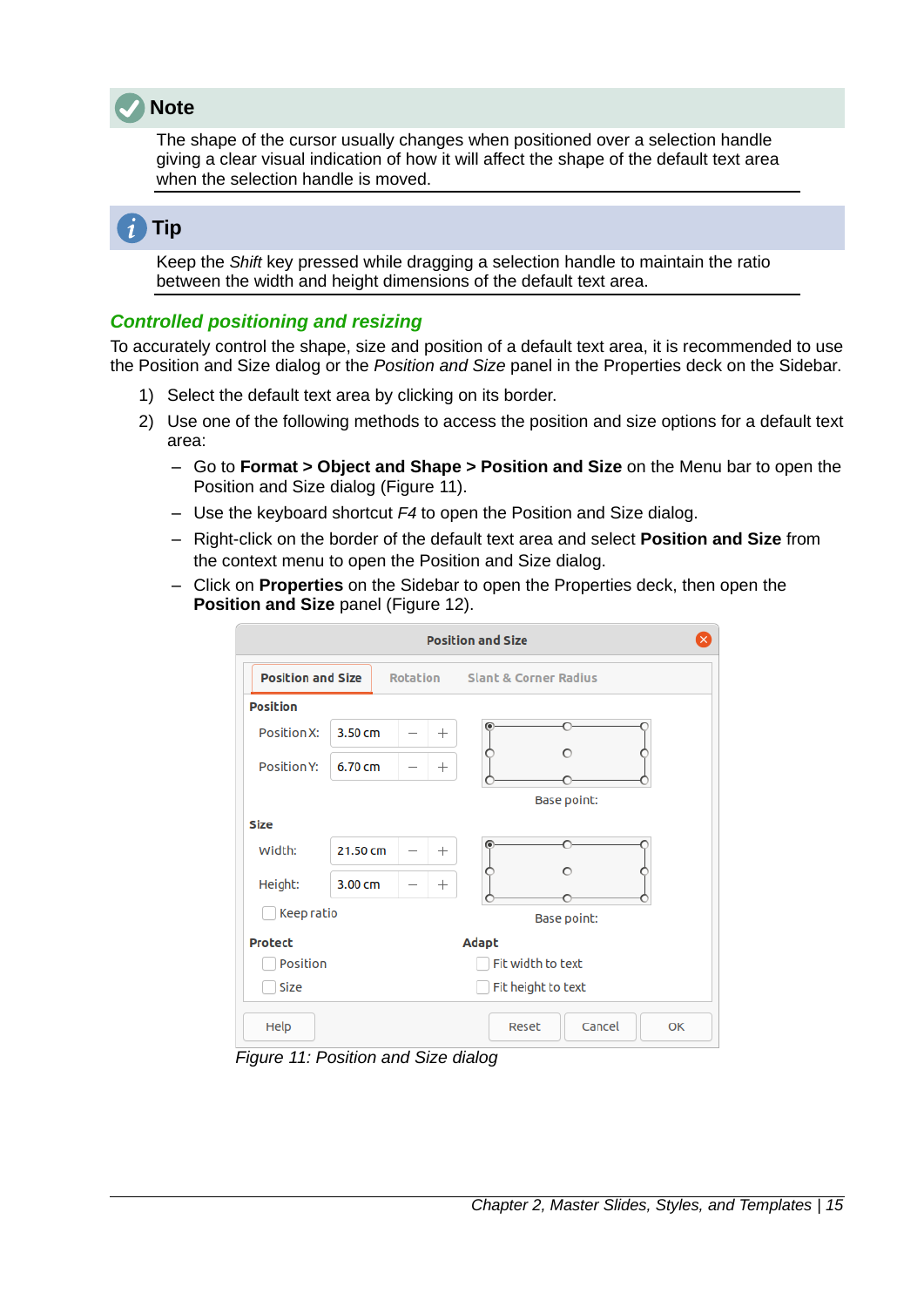| <b>Properties</b><br>Character    |          |              |            |   | $\times$ | Ξ                |
|-----------------------------------|----------|--------------|------------|---|----------|------------------|
| <b>▶ Lists</b><br>▶ Paragraph     |          |              |            |   |          | ∣≠               |
| Area<br><b>▶ Line</b><br>▶ Shadow |          |              |            |   |          | ₽                |
| ▼ Position and Size               |          |              |            |   |          | 叼                |
| <b>Position X:</b>                | 3.50 cm  |              |            |   |          | $\bm{\vartheta}$ |
| <b>Position Y:</b>                | 6.70 cm  |              |            |   |          |                  |
| Width:                            | 21.50 cm |              |            |   |          | €Γ               |
| Height:                           | 3.00 cm  |              |            |   |          |                  |
| Keep ratio                        |          |              |            |   |          | 録                |
| <b>Rotation:</b>                  | Alby     | $0.00^\circ$ |            |   |          | 目                |
| Flip:                             |          | €            | ⚠          |   |          |                  |
| Arrange:                          | Ō        | г9 —         | <b>년</b> 명 |   |          |                  |
| Align:                            | 日        | 串            | 日          | 呵 | 묘        |                  |
| Columns                           |          |              |            |   |          |                  |

<span id="page-15-0"></span>*Figure 12: Position and Size panel in Properties deck on Sidebar*

The Position and Size options are explained fully in the *Draw Guide*. Only short descriptions of the most important functions are provided as follows:

- **Position** specifies the X (horizontal) and Y (vertical) position of the default text area. The values represent the distance of the selected base point and the default position is the top left corner of the slide.
- **Size** specifies the width and height of the default text area.
- *Base point* available in the Position and Size dialog only. Allows selection of a point on the rectangular area that does not move while resizing. The default setting of top left corner means that the position of the top left corner of the area will not change after resizing.
- **Rotation** rotates the default text area. For example, place the footer area on the side of the slide by rotating each text area by 90 degrees obtain a more modern layout. In general, it is preferable to use only horizontal or vertical orientation for ease of editing, although the program does not impose restrictions on the values that can be used.
- **Slant & Corner Radius** adds a corner radius to a text box border only, but if a visible line style has been selected. Slant options are only available for images or shapes, not text boxes.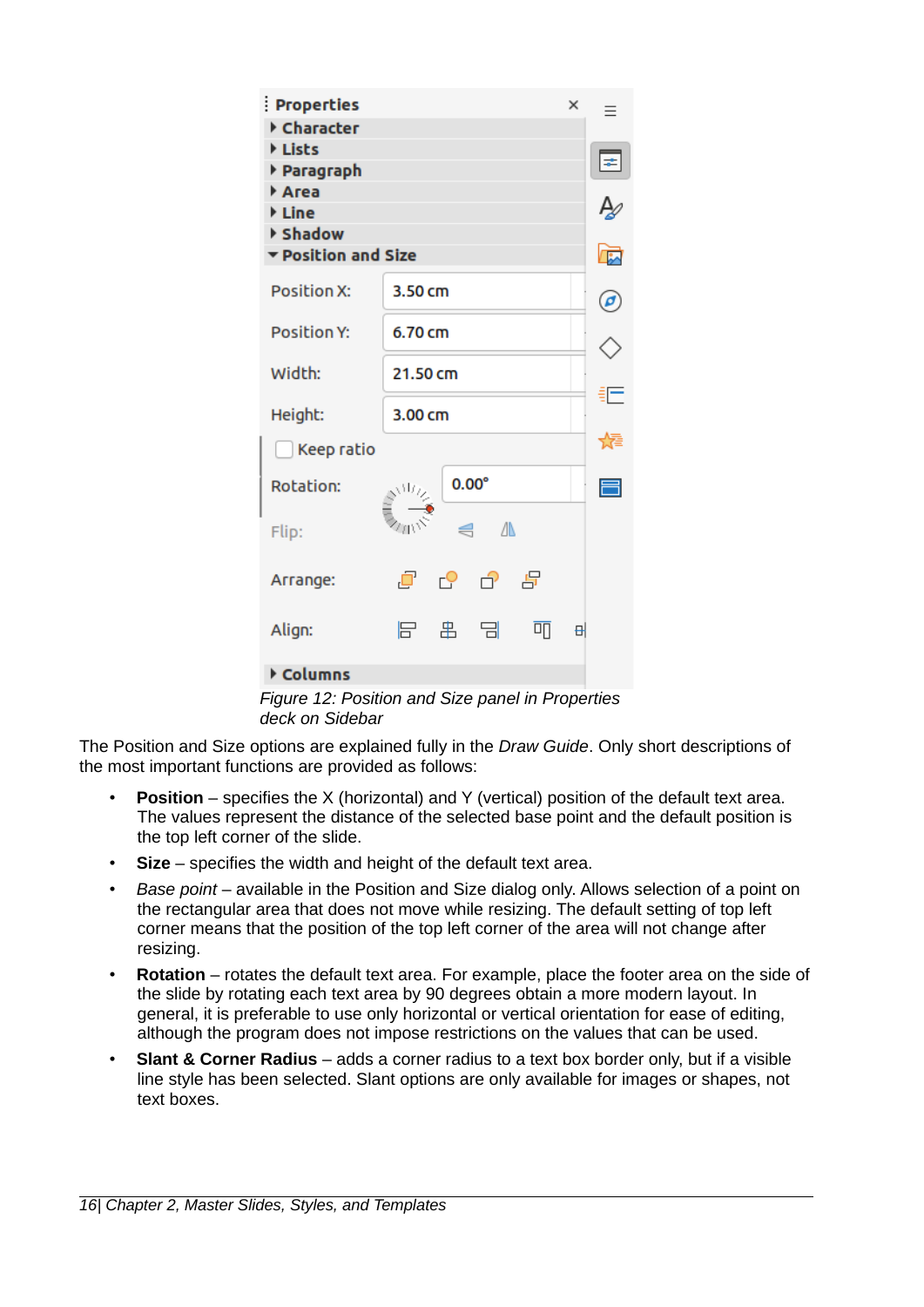|                       |                          |              |               | Area   |              |        |                                    |
|-----------------------|--------------------------|--------------|---------------|--------|--------------|--------|------------------------------------|
| Shadow<br>Area        |                          | Transparency |               |        |              |        |                                    |
|                       | None                     | Color        | Gradient      | Image  | Pattern      | Hatch  |                                    |
| <b>Colors</b>         |                          |              | <b>Active</b> |        | <b>New</b>   |        |                                    |
| standard<br>Palette:  | $\overline{\phantom{a}}$ | ΣŢ           |               |        |              |        |                                    |
|                       |                          |              |               |        |              |        |                                    |
|                       |                          |              | $\mathsf{R}$  | 114    | $\mathsf{R}$ | 114    | $^{+}$<br>$\overline{\phantom{0}}$ |
|                       |                          |              | G             | 159    | G            | 159    | $^{+}$<br>$\overline{\phantom{m}}$ |
|                       |                          |              | B             | 207    | B            | 207    | $^{+}$<br>$\overline{\phantom{0}}$ |
|                       |                          |              | <b>Hex</b>    | 729fcf | Hex          | 729fcf |                                    |
| <b>Recent Colors</b>  |                          |              |               |        |              |        |                                    |
| <b>Custom Palette</b> |                          |              |               |        |              |        |                                    |
| Add                   | Delete                   |              |               |        |              |        |                                    |

<span id="page-16-2"></span>



#### <span id="page-16-1"></span><span id="page-16-0"></span>*Background*

Change the type of area fill used for backgrounds in a default text area using one of the following methods. The options available depend on the type of area fill selected. See Chapter 6, Formatting Graphic Objects for more information on changing backgrounds.

- Go to **Format > Object and Shape > Area** on the Menu bar to open the Area dialog (Figure [13](#page-16-2)).
- Right-click on the default text area and select **Area** from the context menu to open the Area dialog.
- Click on **Properties** on the Sidebar to open the Properties deck, then open the **Area** panel (Figure [14](#page-16-1)).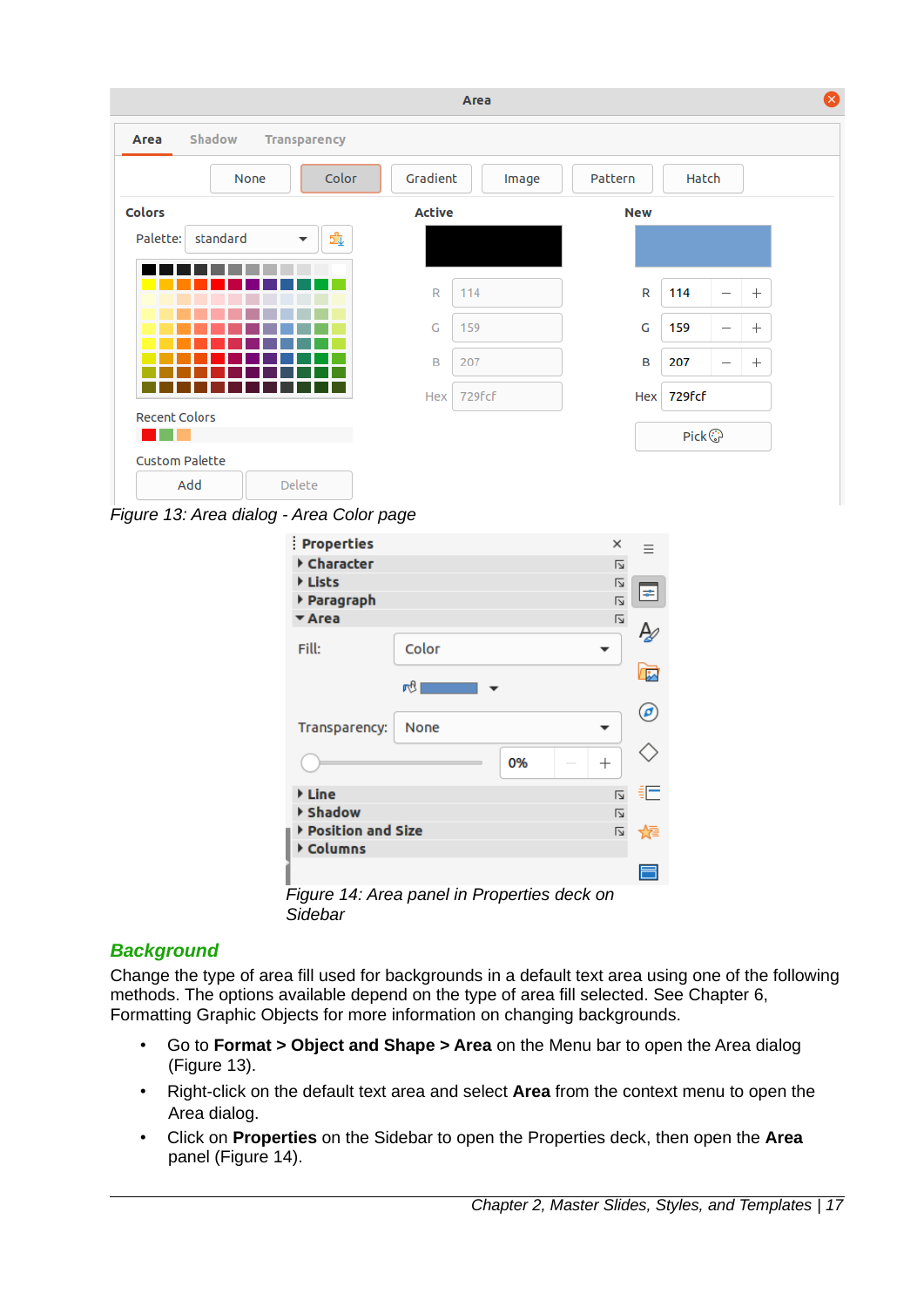| - Continuous<br>Corner style:<br>Rounded<br>Style:<br>$\overline{\phantom{a}}$<br>Flat<br>Color:<br>Brick<br>Cap style:<br>$\overline{\mathbf{v}}$<br>0.20 <sub>cm</sub><br>Width:<br>$^{+}$<br>0%<br>Transparency:<br>$^{+}$<br><b>Arrow Styles</b><br>- Arrow short<br>End style:<br>Start style:<br>$-none -$<br>$\overline{\mathbf{v}}$<br>↞<br>Width:<br>Width:<br>$0.50$ cm<br>$0.50$ cm<br>$^{+}$<br>Center<br>Center<br>Synchronize ends<br>Help<br>Reset<br>Cancel<br>Figure 15: Line dialog - Line page | <b>Line Properties</b> |             | <b>Corner and Cap Styles</b> |                         |   |                          |
|-------------------------------------------------------------------------------------------------------------------------------------------------------------------------------------------------------------------------------------------------------------------------------------------------------------------------------------------------------------------------------------------------------------------------------------------------------------------------------------------------------------------|------------------------|-------------|------------------------------|-------------------------|---|--------------------------|
|                                                                                                                                                                                                                                                                                                                                                                                                                                                                                                                   |                        |             |                              |                         |   | $\overline{\mathbf{v}}$  |
|                                                                                                                                                                                                                                                                                                                                                                                                                                                                                                                   |                        |             |                              |                         |   | $\overline{\mathbf{v}}$  |
|                                                                                                                                                                                                                                                                                                                                                                                                                                                                                                                   |                        |             |                              |                         |   |                          |
|                                                                                                                                                                                                                                                                                                                                                                                                                                                                                                                   |                        |             |                              |                         |   |                          |
|                                                                                                                                                                                                                                                                                                                                                                                                                                                                                                                   |                        |             |                              |                         |   |                          |
|                                                                                                                                                                                                                                                                                                                                                                                                                                                                                                                   |                        |             |                              |                         |   | $\overline{\phantom{a}}$ |
|                                                                                                                                                                                                                                                                                                                                                                                                                                                                                                                   |                        |             |                              |                         |   |                          |
|                                                                                                                                                                                                                                                                                                                                                                                                                                                                                                                   |                        |             |                              |                         |   |                          |
|                                                                                                                                                                                                                                                                                                                                                                                                                                                                                                                   |                        |             |                              |                         |   |                          |
|                                                                                                                                                                                                                                                                                                                                                                                                                                                                                                                   |                        |             |                              |                         |   |                          |
|                                                                                                                                                                                                                                                                                                                                                                                                                                                                                                                   |                        |             |                              |                         |   |                          |
|                                                                                                                                                                                                                                                                                                                                                                                                                                                                                                                   |                        |             |                              |                         |   |                          |
|                                                                                                                                                                                                                                                                                                                                                                                                                                                                                                                   |                        |             |                              |                         |   | OK                       |
|                                                                                                                                                                                                                                                                                                                                                                                                                                                                                                                   |                        |             |                              |                         |   |                          |
| <b>Properties</b>                                                                                                                                                                                                                                                                                                                                                                                                                                                                                                 |                        | ▶ Character |                              | $\overline{\mathbf{z}}$ | Ξ |                          |

<span id="page-17-1"></span>

| ▶ Character                   |                                             | 心                       |    |
|-------------------------------|---------------------------------------------|-------------------------|----|
| ▶ Lists                       |                                             | Ŀ                       |    |
| ▶ Paragraph                   |                                             | 心                       | ÷  |
| Area                          |                                             | Ŀ                       |    |
| ▼ Line                        |                                             | $\overline{\mathbf{z}}$ |    |
| Line:                         |                                             |                         | ⋤  |
| Width:                        |                                             |                         | ø  |
| Color:                        |                                             |                         |    |
| Transparency:                 | 0%                                          | $^{+}$                  | 라는 |
| ▶ Shadow<br>Position and Size |                                             | N<br>Г                  |    |
| Columns                       |                                             |                         |    |
|                               | Figure 16: Line panel in Properties deck on |                         |    |

#### <span id="page-17-2"></span>*Sidebar*

#### <span id="page-17-0"></span>*Border*

Change the type of line used for borders in a default text area using one of the following methods. The options available depend on the type of line selected. See Chapter 6, Formatting Graphic Objects for more information on changing borders.

- Go to **Format > Object and Shape > Line** on the Menu bar to open the Line dialog (Figure [15\)](#page-17-1).
- Right-click on the object and select **Line** from the context menu to open the Line dialog.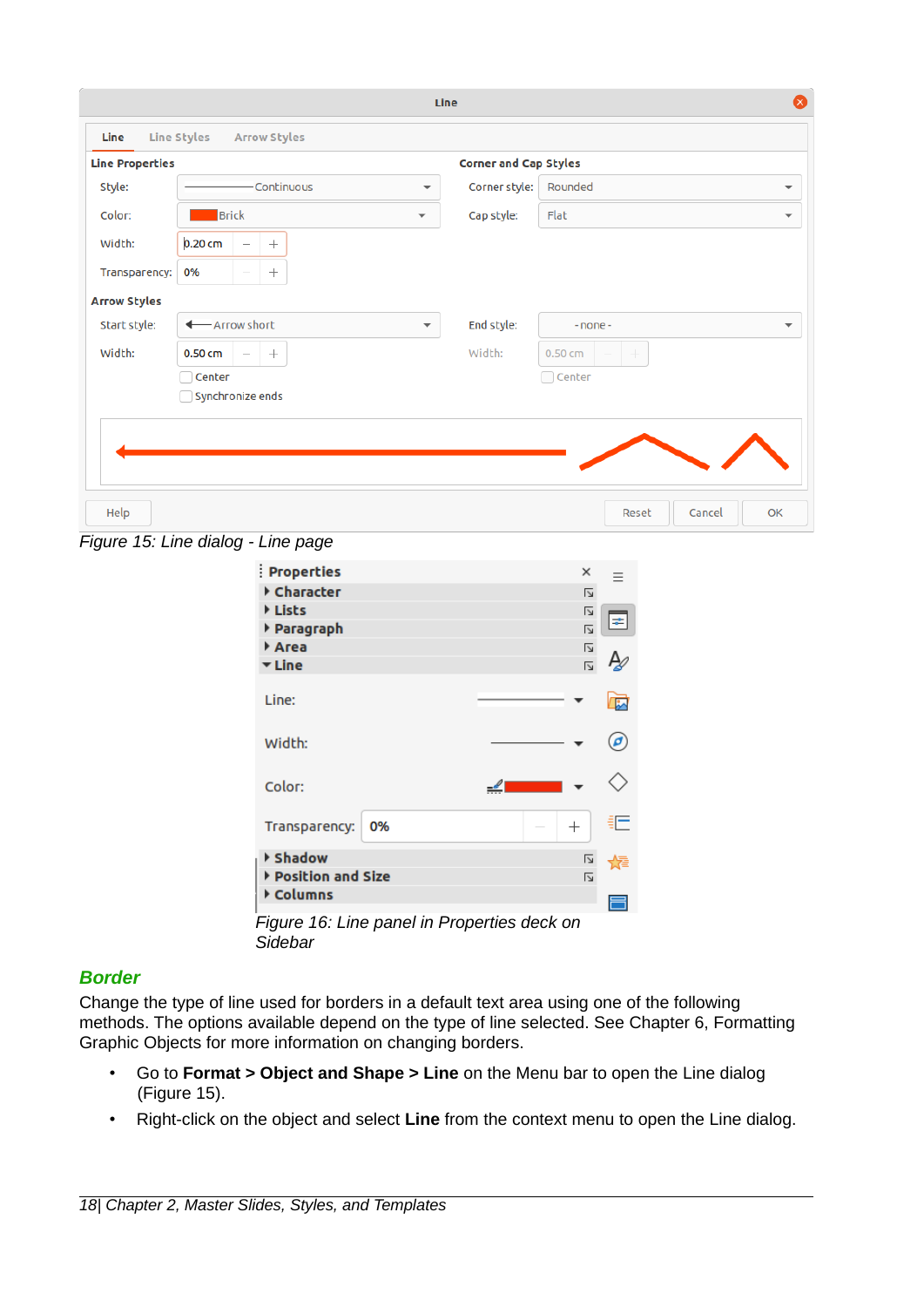• Click on **Properties** on the Sidebar to open the Properties deck, then open the **Line** panel (Figure [16](#page-17-2)).

#### <span id="page-18-3"></span>*Alignment*

Change the alignment of default text area in relation to its position on a master slide or the alignment between a default text area and other objects on a master slide using one of the following methods. See Chapter 5, Managing Graphic Objects for more information on changing alignment of default text areas.

- Go to **Format > Align Objects** on the Menu bar and select the type of alignment from the options available in the context menu.
- Right-click on the object and select **Align Objects** from the context menu, then select the type of alignment from the options available in the context menu.
- Click on the triangle ▼ to the right of **Align Objects** on the Line and Filling toolbar and select the type of alignment from the options available.
- Select the required alignment tool in the **Position and Size** panel in the Properties deck on the Sidebar.

#### <span id="page-18-2"></span>*Arrangement*

Arrange the position of an object on a slide in relation to other objects on a slide using one of the following methods. See Chapter 5, Managing Graphic Objects for more information on changing position of default text areas in relation to other objects.

- Go to **Format > Arrange** on the Menu bar and select the type of arrangement from the options available in the context menu.
- Right-click on the object and select **Arrange** from the context menu, then select the type of arrangement from the options available in the context menu.
- Click on the required arrangement tool on the left end of the Line and Filling toolbar.
- Select the required arrangement tool in the **Position and Size** panel on the Properties deck on the Sidebar.

# <span id="page-18-1"></span>**Adding text and fields**

Adding text and fields to a master slide allows placing of information that will appear on all the slides in a presentation. For example, presentation title, company name and logo, date, and slide number. For more information on adding and formatting text and fields, see Chapter 3, Adding and Formatting Text.

#### <span id="page-18-0"></span>*Text*

Text objects can be placed anywhere on the master page to appear on every slide in a presentation. Text objects can also be placed in the footer if the default fields in the footer of a presentation are not going to be used.

- 1) Select **View > Master Slide** on the Menu bar to open the master slide view. This also opens the Master View toolbar.
- 2) Select the master slide so that it appears in the Workspace.
- 3) Switch text editing mode on using one of the following methods. The Text Formatting toolbar (Figure [17\)](#page-19-2) automatically opens replacing the Line and Filling toolbar.
	- Select **Insert Text Box** on the Standard or Drawing toolbar.
	- Go to **Insert > Text Box** on the Menu bar.
	- Use the keyboard shortcut *F2*.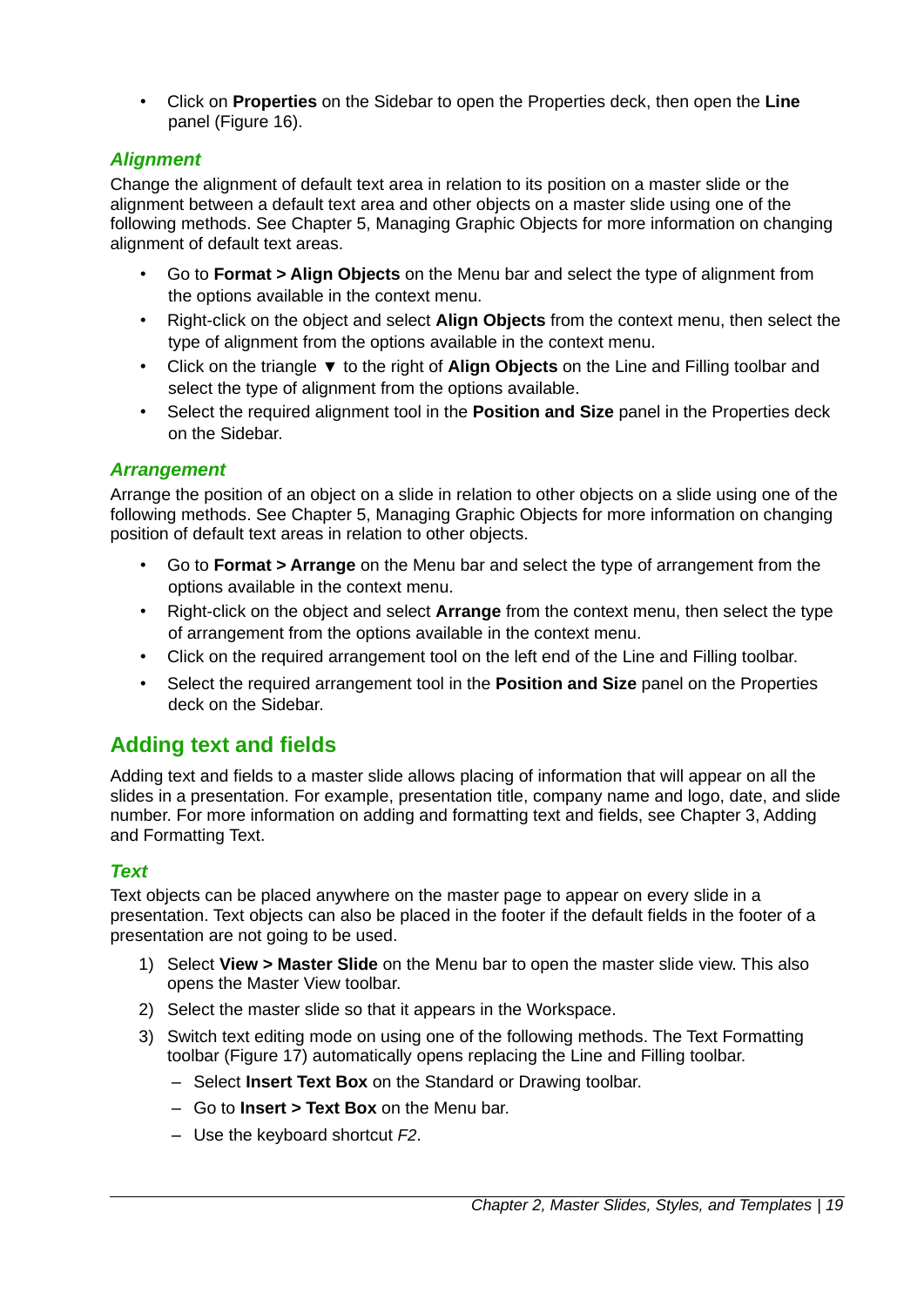| <b>Text Formatting</b><br>Sans; Nimbus Sans L; Arial $\bullet$ 26 pt $\bullet$ $\mathcal{A} \mathcal{A}$ B $\perp U \bullet S$ $x^2$ $x^2$ S |                                                  |  |  |  |  |  |  |  |
|----------------------------------------------------------------------------------------------------------------------------------------------|--------------------------------------------------|--|--|--|--|--|--|--|
|                                                                                                                                              |                                                  |  |  |  |  |  |  |  |
|                                                                                                                                              |                                                  |  |  |  |  |  |  |  |
|                                                                                                                                              | A & A - M - E - E - E = E = F + + E = = A; A A T |  |  |  |  |  |  |  |

*Figure 17: Text Formatting toolbar*

- <span id="page-19-2"></span>4) Click once on the master slide so that a text box is created and there is a flashing cursor inside the text box.
- 5) Type or paste the text into the text object, then format the text. See Chapter 3, Adding and Formatting Text for more information.
- 6) Click outside the text object to close the Text Formatting toolbar and reopen the Line and Filling toolbar.
- 7) Click **Close Master View** on the Master View toolbar or go to **View > Normal** on the Menu bar when adding and formatting text to a master slide is completed.

#### <span id="page-19-1"></span>*Default footer sections*

By default, the footer used in a slide consists of three sections with each section containing a default field as follows:

- **Left section** date and time, labelled *Date Area*. Field name is <date/time>.
- **Center section** footer text, labelled *Footer Area*. Field name is <footer>. This section can be used for the presentation title, file name and so on.
- **Right section** slide number, labelled *Slide Number Area*. Field name is <number>.

#### <span id="page-19-0"></span>*Header and Footer dialog*

The default footer fields are set up as follows using the Header and Footer dialog (Figure [18](#page-20-1)):

- 1) Select **View > Master Slide** on the Menu bar to open the master slide view. This also opens the Master View toolbar.
- 2) Select the master slide so that it appears in the Workspace.
- 3) Go to **Insert > Header and Footer** on the Menu bar to open the Header and Footer dialog.
- 4) Select **Date and Time** for the date and time to appear in the left section of the footer.
	- For a fixed date and time in the left footer section, select *Fixed* and enter the date to use in the text box.
	- For a variable date and time in the left footer section, select *Variable*, then select the format and language to use from the *Format* and *Language* drop down lists. Using a variable date and time means that each time the presentation is opened, the date and time are updated.
- 5) To place text in the footer center section, select **Footer** and then type or paste the required text into the *Footer text* box.
- 6) To place the slide number in the right section of the footer, select **Slide number**.
- 7) If the footer is not going to appear on the first slide of a presentation, select **Do not show on the first slide**. The first slide is normally the title slide of a presentation.
- 8) Click **Apply** to save the changes and close the Header and Footer dialog.
- 9) To format the text used for the default footer fields, see Chapter 3, Adding and Formatting Text for more information.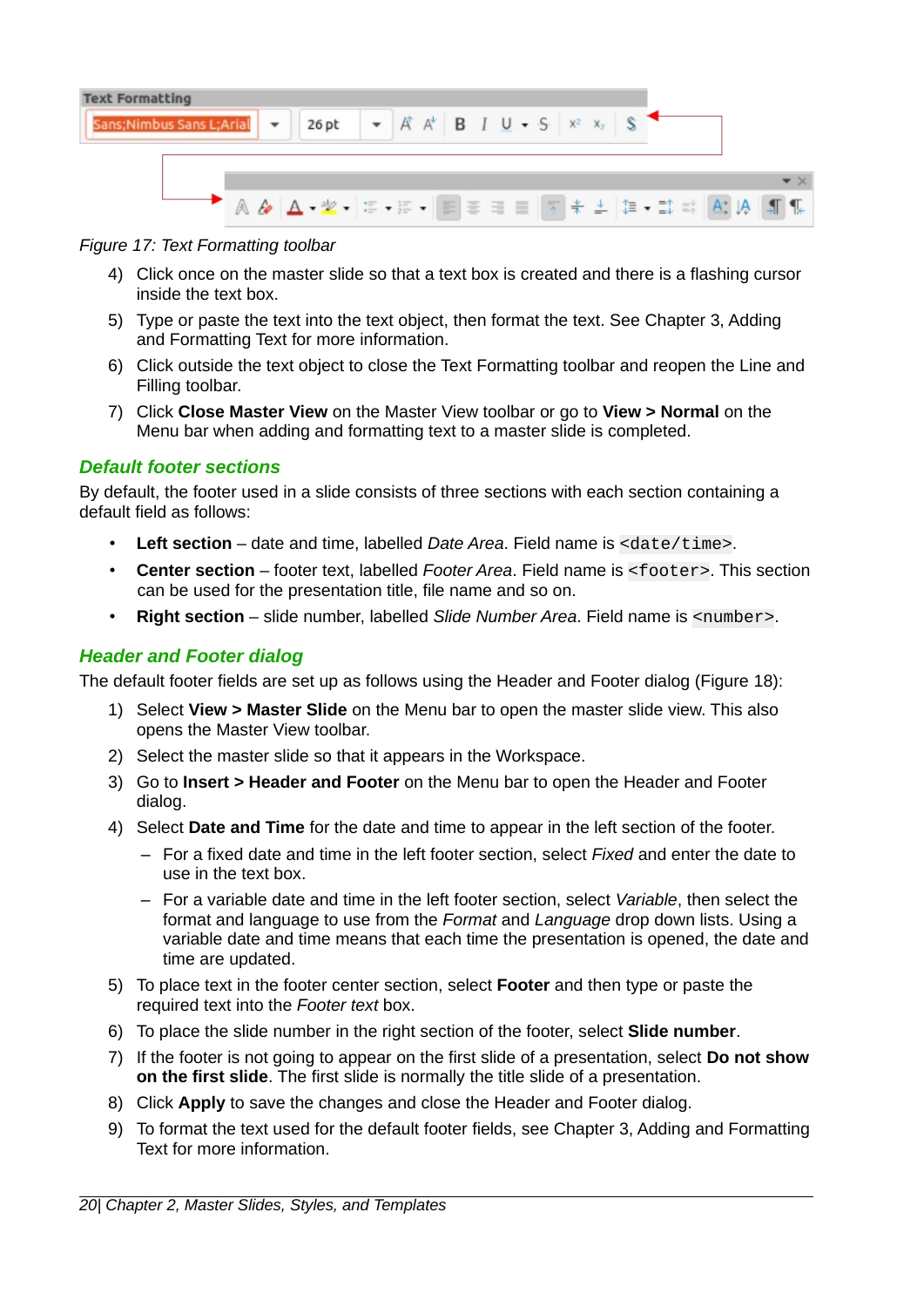|                                          | <b>Header and Footer</b>                 |
|------------------------------------------|------------------------------------------|
| <b>Slides</b>                            | <b>Notes and Handouts</b>                |
| <b>Include on Slide</b><br>Date and time |                                          |
| ⊙ Fixed                                  |                                          |
| $\bigcirc$ Variable                      | --------------------------------         |
| Format:                                  | 02/03/22                                 |
| Language:                                | English (UK)<br>$\overline{\phantom{a}}$ |
| Footer                                   |                                          |
| Footer text:                             |                                          |
| Slide number                             |                                          |
| Oo not show on the first slide           |                                          |
| Help                                     | Apply to All<br>Apply<br>Cancel          |

<span id="page-20-1"></span>*Figure 18: Header and Footer dialog - Slides page*

10) Click **Close Master View** on the Master View toolbar or go to **View > Normal** on the Menu bar when setting up the default footer fields is completed.

# **Note**

It is possible to format, resize, and reposition the default sections of a footer. See ["Default text areas"](#page-13-1) on page [14](#page-13-1) and Chapter 3, Adding and Formatting Text for more information.

#### <span id="page-20-0"></span>*Custom footer sections*

The default fields in a footer section can be replaced with text or manual fields as follows:

- 1) Select **View > Master Slide** on the Menu bar to open the master slide view. This also opens the Master View toolbar.
- 2) Select the master slide so that it appears in the Workspace.
- 3) Highlight the default field in the footer section and press the *Delete* or *Backspace* key. A flashing text cursor appears in the footer section and the Text Formatting toolbar automatically opens replacing the Line and Filling toolbar.
- 4) Type in the text or insert a manual field into the footer section. For more information on manual fields, see ["Manual fields](#page-21-2)" below.
- 5) Format the text or manual field placed in the footer section. See Chapter 3, Adding and Formatting Text for more information.
- 6) Click outside the footer section to close the Text Formatting toolbar and reopen the Line and Filling toolbar.
- 7) Click **Close Master View** on the Master View toolbar or go to **View > Normal** on the Menu bar when setting up a custom footer section is completed.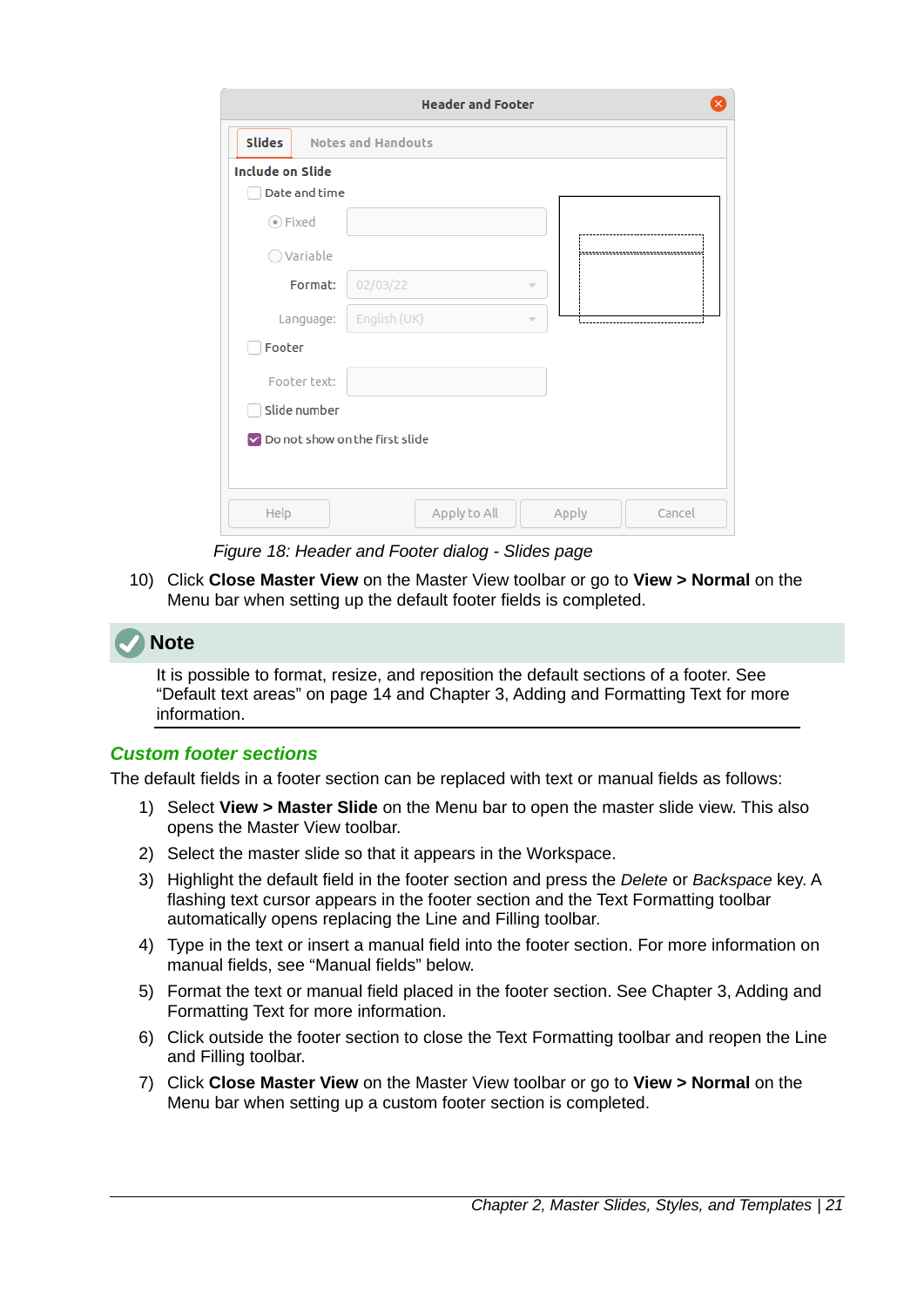#### <span id="page-21-2"></span>*Manual fields*

Manual fields, for example date or slide number, can be added as text objects on a master slide or replace one of the default footer fields. The fields used in Impress are as follows:

- Date (fixed)
- Date (variable) updates automatically each time the presentation is opened.
- Time (fixed)
- Time (variable) updates automatically each time the presentation is opened and each time a slide is opened more than once during a presentation.
- Author first and last names listed in the LibreOffice user data.
- Slide numher
- Slide Title
- Slide Count
- File Name

#### <span id="page-21-1"></span>*Inserting fields*

Insert a field on a master slide as follows:

- 1) Select **View > Master Slide** on the Menu bar to open the master slide view. This also opens the Master View toolbar.
- 2) Select the master slide so that it appears in the Workspace.
- 3) Click anywhere on the master slide without selecting an object.
- 4) Go to **Insert > Field** on the Menu bar and select the required field from the context menu. By default, the field is placed in the center of the master slide.
- 5) Reposition the field text box to the desired position on the master slide. See ["Default text](#page-13-1)  [areas](#page-13-1)" on page [14](#page-13-1) for more information.
- 6) Format the text placed in a field, see Chapter 3 Adding and Formatting Text for more information.
- 7) Click **Close Master View** on the Master View toolbar or go to **View > Normal** on the Menu bar when inserting a field is completed.

#### <span id="page-21-0"></span>*Replacing default fields*

Replace a default footer field on a master slide as follows:

- 1) Select **View > Master Slide** on the Menu bar to open the master slide view.
- 2) Select the master slide so that it appears in the Workspace.
- 3) Highlight all of the characters used in the default field being replaced in the footer.
- 4) Go to **Insert > Field** on the Menu bar and select the required field from the context menu.
- 5) Format the text placed in the field, see Chapter 3 Adding and Formatting Text for more information.
- 6) Click **Close Master View** on the Master View toolbar or go to **View > Normal** on the Menu bar when replacing the default footer fields is completed

# **Tip**

To change the number format (1, 2, 3 or a, b, c or i, ii, iii, and so on) for the slide number, go to **Slide > Slide Properties** on the Menu bar to open the Slide Properties dialog. In **Layout Settings**, select the type of number format to use from the *Slide numbers* drop down list.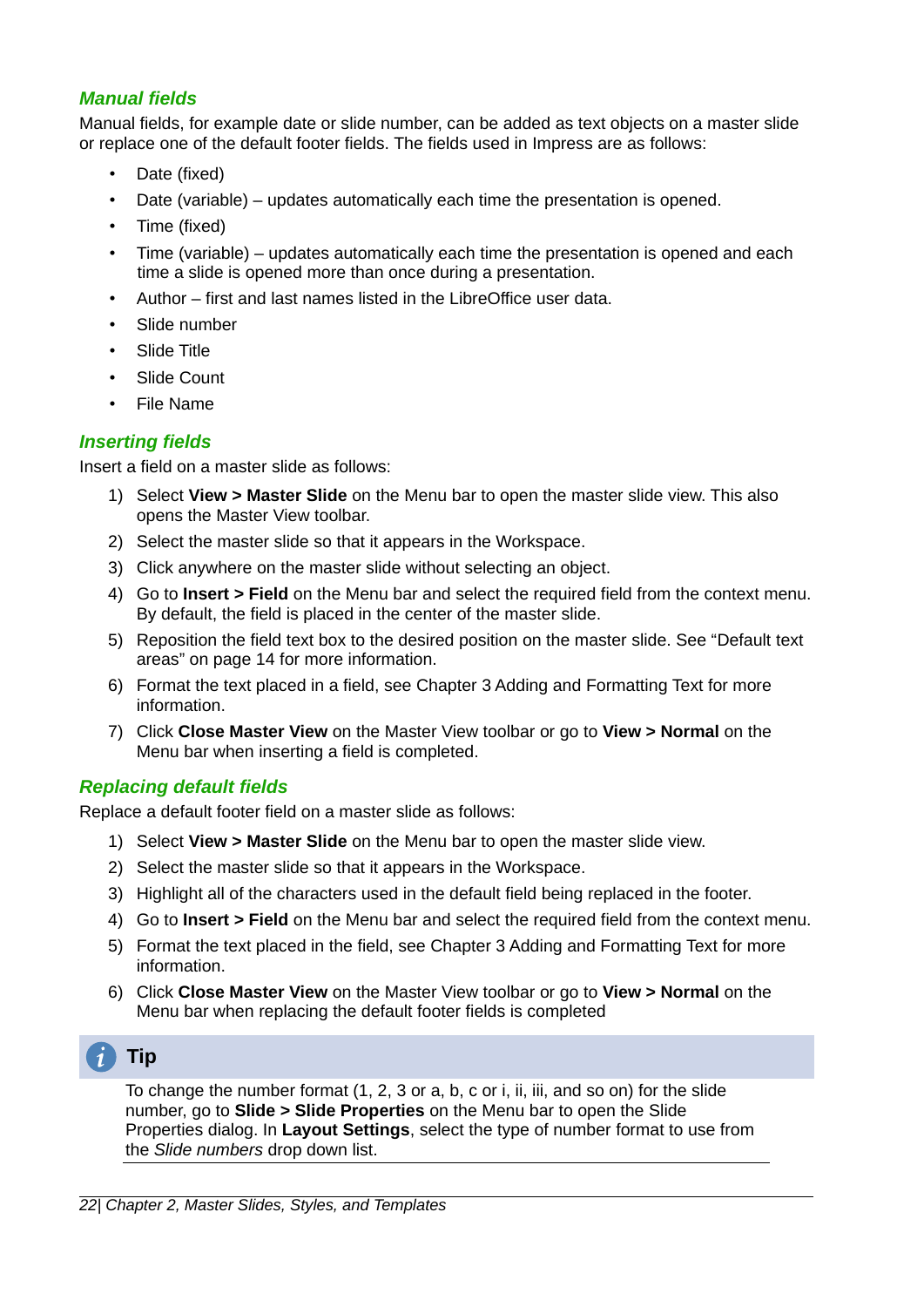# <span id="page-22-0"></span>**Working with styles**

A style is a set of formats that can be applied to selected elements such as slides, text, lists, frames, borders, lines and area fills in a presentation to quickly set or change their appearance. Applying a style means applying a group of formats at the same time providing a consistent look to a presentation. For example, to manually change an attribute on the same object type on every slide in a presentation is time consuming and prone to errors. Using styles reduces time and provides greater accuracy.

Impress has two types of styles available for formatting text and graphic objects – presentation styles and drawing styles.

- For information on formatting text, see Chapter 3, Adding and Formatting Text.
- For information on formatting graphic objects, see Chapter 6, Formatting Graphic Objects and the *Draw Guide*.
- More information on styles used in LibreOffice can be found in the *Getting Started Guide*.



The presence of text and title styles both in the presentation and drawing styles may seem confusing. This apparent duplication is because Impress uses special text boxes (auto layout boxes) when adding structured text to slides where presentation styles apply. The title and other text styles in drawing styles are used on any other text boxes, or text associated with shapes or lines.

### <span id="page-22-1"></span>**Presentation styles**

Presentation styles in Impress are used when creating a presentation using one of the Impress slide layouts. These presentation styles are divided into four categories.

- **Background** and **Background objects** are used to format objects on the default master slide such as icons, decorative lines, and shapes.
- **Notes** formats the text used in presentation notes.
- **Outline 1** thru **Outline 9** are used for the different levels of the outline to which they belong. For example, Outline 2 is used for the sub-points of Outline 1, Outline 3 is used for the sub-points of Outline 2 and so on.
- **Subtitle** and **Title** formats the text used for any titles or subtitles used on slides.



As with the Heading styles in Writer, the Outline styles in Impress are hierarchically linked. For example, changing an attribute in the Outline 1 style cascades through all the other styles for Outline levels.

The default master slide and slide layouts in Impress use auto layout boxes. Presentation styles can only be used within these auto layout boxes. An example of text using these presentation styles is shown in Figure [2](#page-6-2) on page [7.](#page-6-2)

Presentation styles cannot be created or deleted, but can be formatted, modified or updated to the presentation requirements. Also, the presentation style used for an object cannot be changed to another presentation style. For example, text with Outline 2 style cannot be changed to Outline 3 style.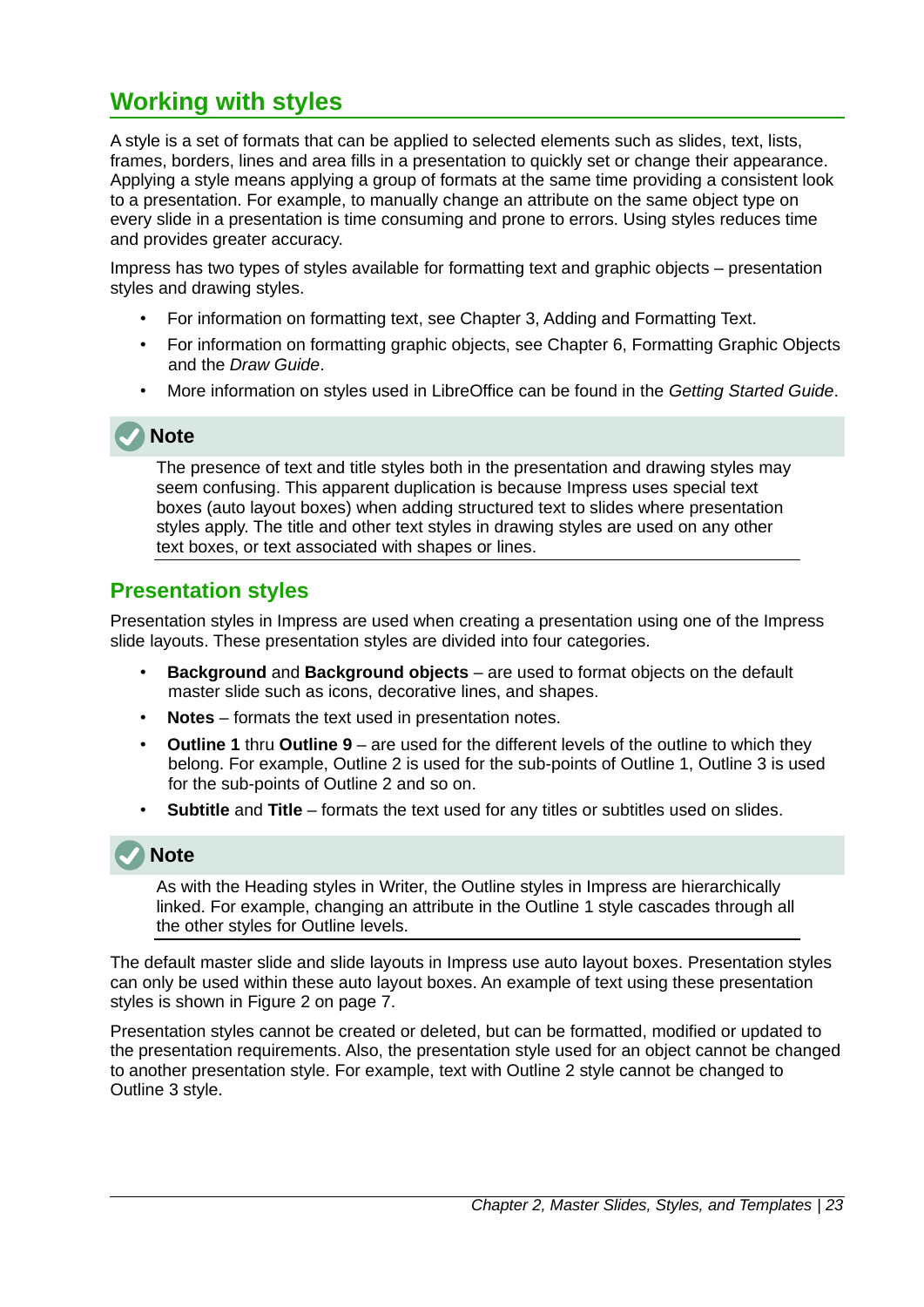

Changing outline levels is done in normal view using the *Tab* key or *Shift+Tab* key combination or the **Promote** and **Demote** tools on the Outline toolbar. See Chapter 3, Adding and Formatting Text for more information.

# **Note**

Any text added to a slide using the text tools available is automatically placed in a standard text box and allocated the Default Drawing Style from Drawing Styles. For more information on formatting text, see Chapter 3, Adding and Formatting Text.

# <span id="page-23-3"></span>**Drawing styles**

Drawing styles in Impress define the characteristics of graphic and text objects placed on a slide. These styles include attributes for line, area, shadowing, transparency, text, connectors and dimensioning.

For example, when creating organization charts in a presentation, it will probably be required to have all of the objects with a consistent appearance, such as line style, font type, shadow, and so on. The easiest way to achieve this result with the minimum effort is to use a drawing style for the objects and apply it to each object. The major benefit is that if there is a change, say, the background color of objects, all that is required is to modify the style rather than each individual object.

Drawing styles included with Impress cannot be deleted, but can be formatted, modified, and updated. New or custom drawing styles can be created, see ["Custom styles"](#page-25-0) on page [26](#page-25-0). Any custom style created is only available in the presentation where it was created.

# <span id="page-23-2"></span>**Accessing styles**

Use one of the following methods to access styles available in Impress.

- Use the keyboard shortcut *F11* (Windows and Linux) or ⌘*+T* (macOS) and open the Styles deck on the Sidebar.
- Go to **Format > Styles** on the Menu bar and select an option from the submenu that opens. This will open the Graphic Styles dialog for the selected style.
- Click on **Show the Styles Sidebar (F11)** located on the Line and Filling toolbar and open the Styles deck on the Sidebar.
- Click on **Styles** on the Sidebar to open the Styles deck.

# <span id="page-23-1"></span>**Editing styles**

Formatting presentation and drawing styles can be carried out in either **Normal** or **Master Slide** view. Formatting options are available in dialogs for each style or using **Format** on the Menu bar. For more information on formatting text and objects, see Chapter 3, Adding and Formatting Text and Chapter 6, Formatting Graphic Objects.

#### <span id="page-23-0"></span>*Dialog formatting*

- 1) Select an object on a slide or master slide and its style is highlighted in the Styles deck on the Sidebar.
- 2) Go to **Format > Styles > Edit Style** on the Menu bar or right-click on the highlighted style in the Styles deck on the Sidebar to open the formatting dialog for the selected style. An example dialog for the Title style is shown in Figure [19](#page-24-2).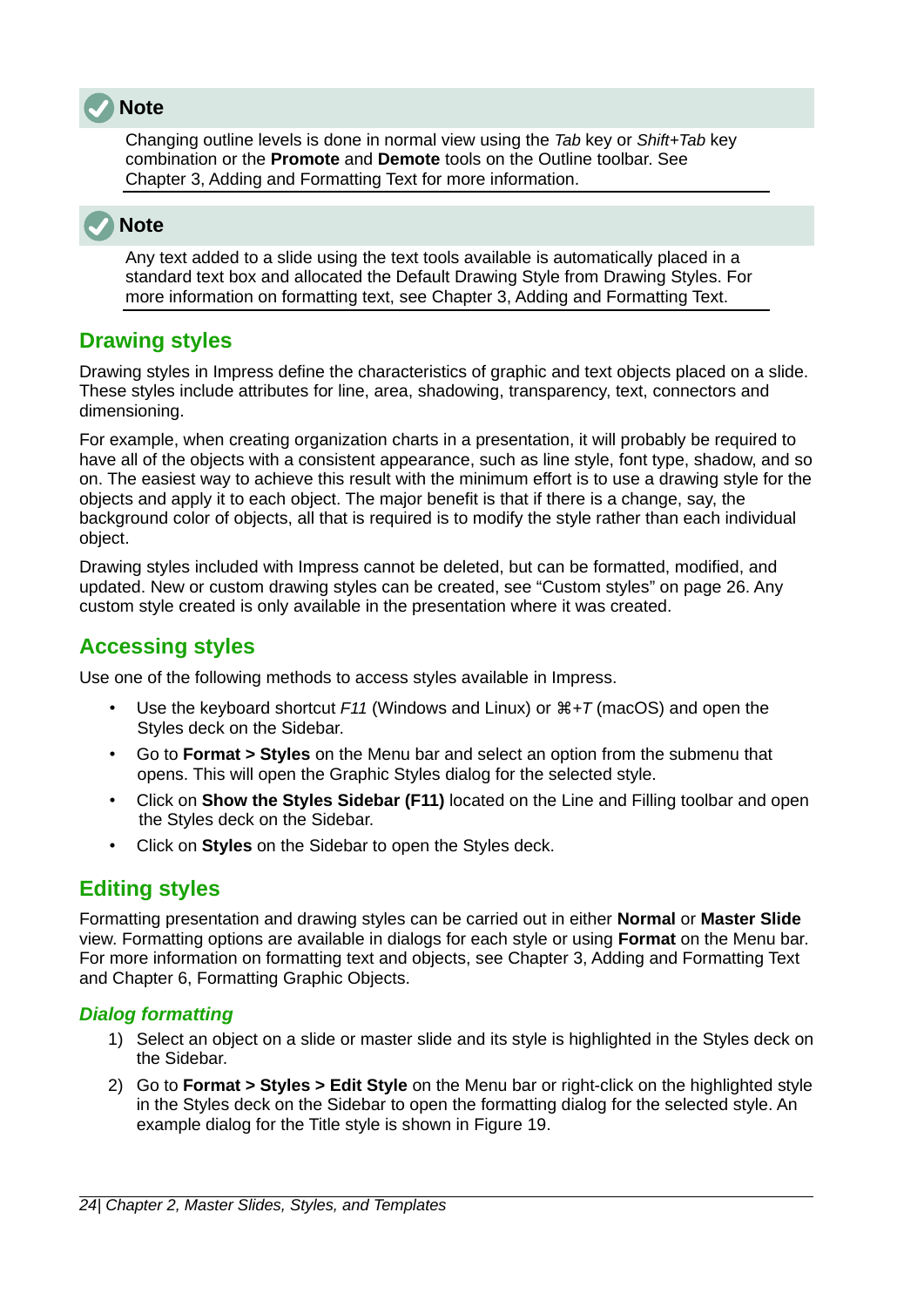|                        |                  |                          |                     | Title     |                         |                          |                              |              |
|------------------------|------------------|--------------------------|---------------------|-----------|-------------------------|--------------------------|------------------------------|--------------|
| <b>Bullets</b>         | Numbering        | Image                    | Customize           | Alignment | <b>Asian Typography</b> |                          | Tabs                         | Highlighting |
| Line                   | Shadow<br>Area   |                          | <b>Transparency</b> | Font      | <b>Font Effects</b>     |                          | <b>Indents &amp; Spacing</b> | <b>Text</b>  |
| <b>Font Color</b>      |                  |                          |                     |           |                         |                          |                              |              |
| Font color:            | Automatic        | $\overline{\phantom{a}}$ |                     |           |                         |                          |                              |              |
| Transparency:          | 0%               | $^{+}$                   |                     |           |                         |                          |                              |              |
| <b>Text Decoration</b> |                  |                          |                     |           |                         |                          |                              |              |
| Overlining:            | (Without)        |                          |                     |           |                         | ▼                        | Automatic                    |              |
| Strikethrough:         | (Without)        |                          |                     |           |                         | $\overline{\phantom{a}}$ |                              |              |
| Underlining:           | (Without)        |                          |                     |           |                         | ▼                        | Automatic                    |              |
|                        | Individual words |                          |                     |           |                         |                          |                              |              |
| <b>Effects</b>         |                  |                          |                     |           |                         |                          |                              |              |
| Case:                  | (Without)        |                          |                     |           |                         | $\overline{\mathbf{v}}$  |                              |              |
| Relief:                | (Without)        |                          |                     |           |                         | $\overline{\phantom{a}}$ | Outline                      | Shadow       |
| Emphasis mark:         | (Without)        |                          |                     |           |                         | $\overline{\phantom{a}}$ |                              |              |
| Position:              | Above text       |                          |                     |           |                         | $\overline{\phantom{a}}$ |                              |              |
|                        |                  |                          |                     |           | orem ipsum 人之初 性本善      |                          | देवनाग                       |              |
| Help                   |                  |                          |                     |           |                         | Reset                    | Cancel                       | OK           |

#### *Figure 19: Example dialog for modifying styles*

- <span id="page-24-2"></span>3) Use the various options available in the tabbed pages of the dialog to format the style.
- 4) Click **OK** to save the formatting changes and close the dialog.

# **Note**

Clicking on **Reset** before clicking **OK** removes all formatting changes made in the style formatting dialog.

#### <span id="page-24-1"></span>*Format menu*

- 1) Open the Styles deck on the Sidebar. See "[Accessing styles](#page-23-2)" on page [24](#page-23-2) for more information.
- 2) Click on **Presentation Styles** or **Drawing Styles** at the top left of the Styles deck and select a style from the displayed list.
- 3) Go to **Format** on the Menu bar to open a submenu with various formatting options available. Depending on the object selected, some formatting options will not be available and are greyed out.
- 4) Select a formatting option from the submenu. Depending on the option selected, another submenu may open giving further formatting options or a formatting dialog opens.

#### <span id="page-24-0"></span>*Modifying*

1) Open the Styles deck on the Sidebar. See "[Accessing styles](#page-23-2)" on page [24](#page-23-2) for more information.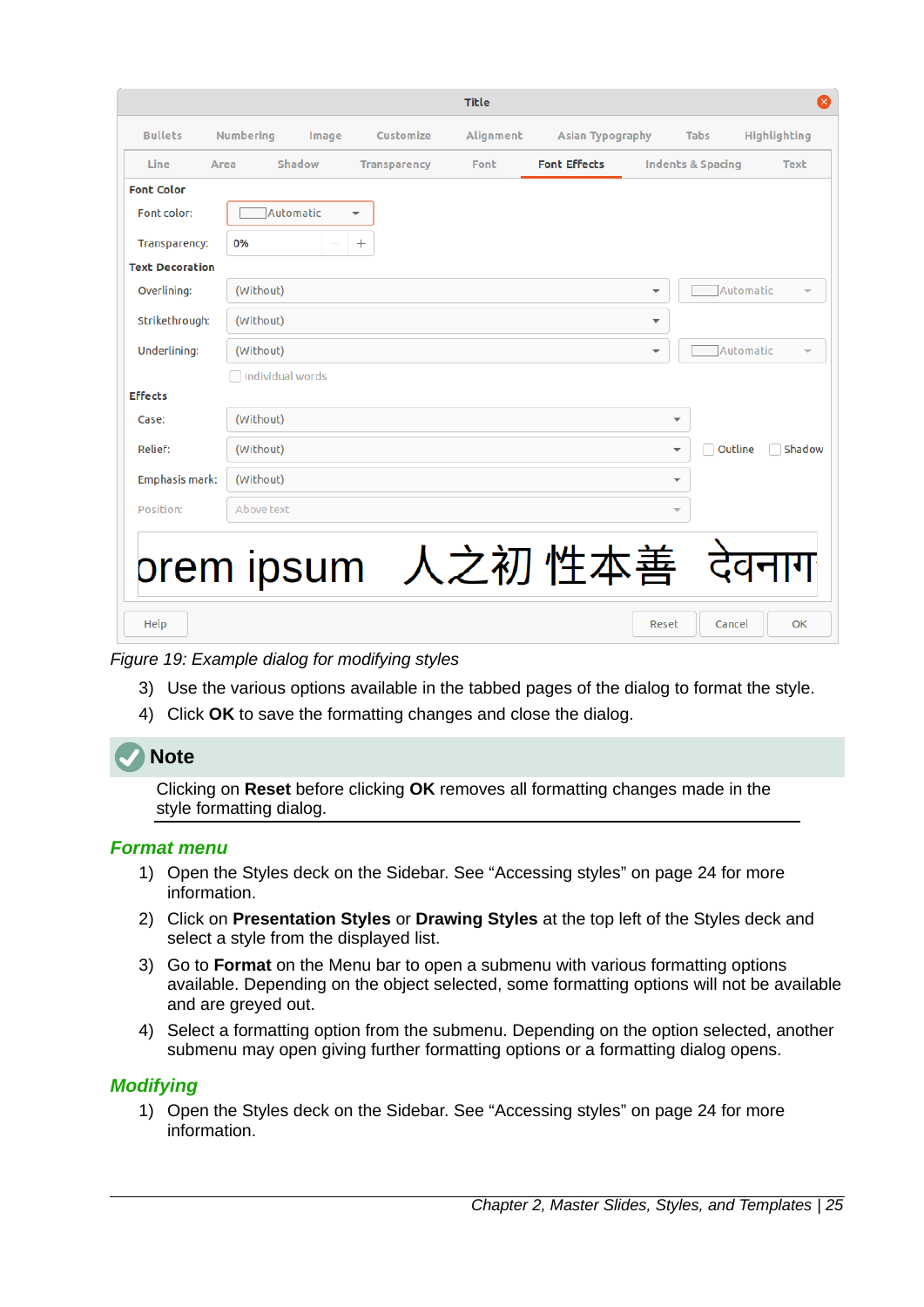- 2) Click on **Presentation Styles** or **Drawing Styles** at the top left of the Styles deck and select a style from the displayed list.
- 3) Right-click on the style selected and select **Modify** from the context menu to open the formatting dialog for the style selected. An example dialog for the Title style is shown in Figure [19](#page-24-2).
- 4) Make the necessary changes to the selected style using the various options available in the dialog that has opened.
- 5) Click **OK** to save the changes and close the dialog.

#### <span id="page-25-1"></span>*Updating*

Updating a presentation or drawing style is similar to modifying, but changes to the text or object are made first. Updating styles can only be carried out in **Normal** view.

- 1) Select the text or object on a slide in **Normal** view.
- 2) Use the various tools on the Text Formatting toolbar, Line and Filling toolbar, or the options in **Format** on the Menu bar to format the selected object.
- 3) Open the Styles deck on the Sidebar. See "[Accessing styles](#page-23-2)" on page [24](#page-23-2) for more information.
- 4) Click on **Presentation Styles** or **Drawing Styles** at the top left of the Styles deck and select a style from the displayed list. The style used for the selected object will be highlighted.
- 5) Click on **Update Style** at the top right of the Styles deck and the style is updated to include the formatting changes made to the selected object.

### <span id="page-25-0"></span>**Custom styles**

Custom presentation styles cannot be created in Impress, only custom drawing styles can be created. These custom drawing styles are only available for the presentation being created.

1) Create or select an object on a slide to create a custom drawing style.

| <b>New Style from Selection</b><br>×      |
|-------------------------------------------|
| Enter new style name:                     |
| New Drawing Style                         |
| <b>Custom styles for current document</b> |
|                                           |
|                                           |
|                                           |
|                                           |
|                                           |
|                                           |
| Help<br>Cancel<br>OK                      |
|                                           |

<span id="page-25-2"></span>*Figure 20: New Style from Selection dialog*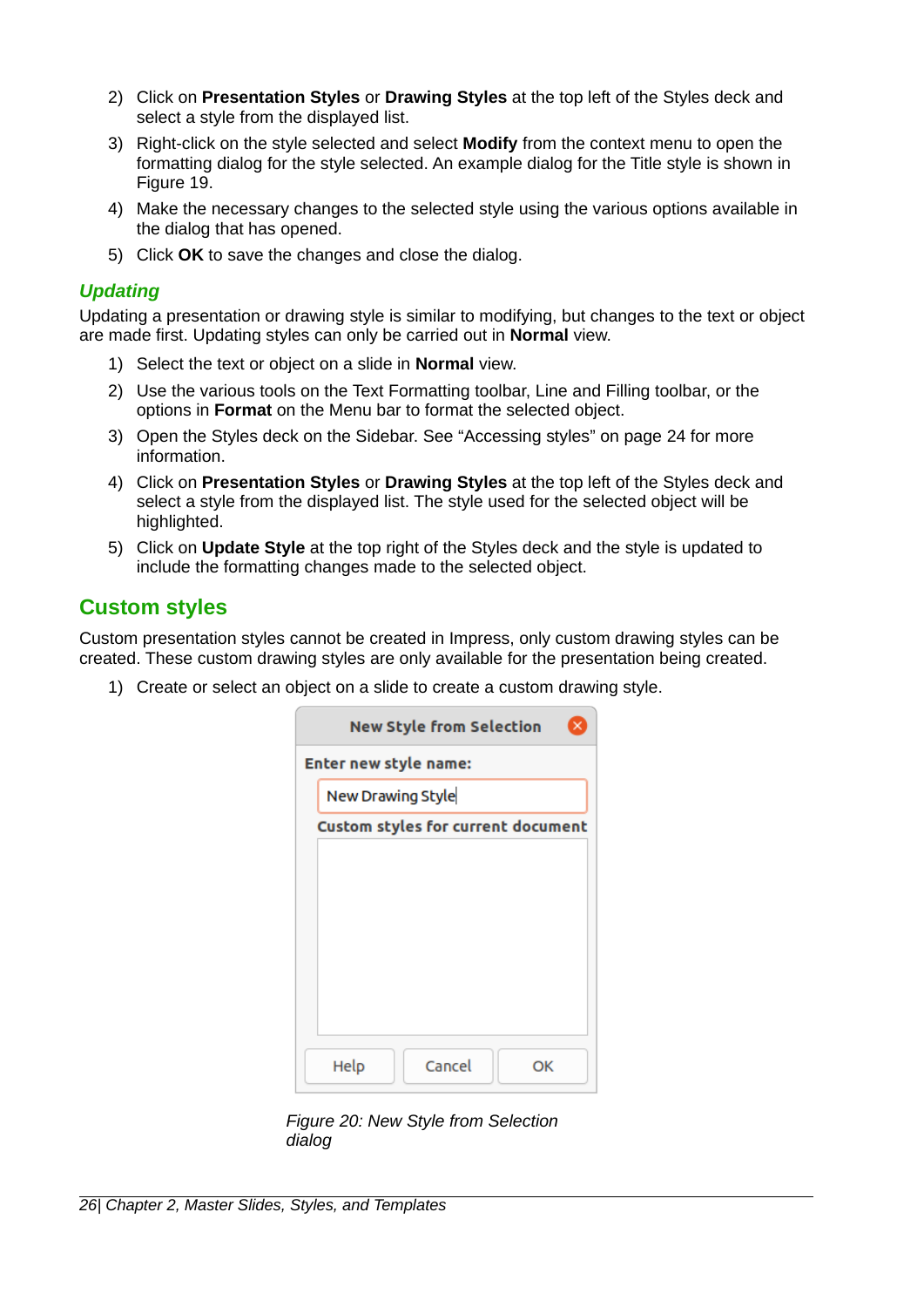- 2) Format the object to the presentation requirements using the various formatting options available in the Text Formatting toolbar, Line and Filling toolbar, or the options in **Format** on the Menu bar.
- 3) Open the Styles deck on the Sidebar. See "[Accessing styles](#page-23-2)" on page [24](#page-23-2) for more information.
- 4) Click on **Drawing Styles** at the top left of the Styles deck to open the drawing styles list.
- 5) Click on **New Style from Selection** at the top right of the Styles deck and the New Style from Selection dialog opens (Figure [20\)](#page-25-2).
- 6) Enter a name for the custom drawing style in the **Enter new style name** text box.
- 7) Click **OK** to close the Create Style dialog. The custom drawing style is created and appears in the drawing styles list in the Styles deck on the Sidebar.

# <span id="page-26-2"></span>**Direct formatting**

Direct formatting overrides any formatting applied to an object when a style is used. Direct formatting cannot be removed from an object by applying a style to it. To remove any direct formatting, select the object so that the selection handles are visible, then use one of the following methods to clear any direct formatting:

- Use the keyboard shortcut *Ctrl+Shift+M* (macOS *Shift+M*).
- Go to **Format > Clear Direct Formatting** in the Menu bar.
- If the object is a text object, highlight all of the text and then click on **Clear Direct Formatting** on the Text Formatting toolbar.
- If the object is a text object, highlight all of the text, right-click on the selected text and select Cle**ar Direct Formatting** from the context menu.

## <span id="page-26-1"></span>**Linked styles**

Impress styles support linking or inheritance. This allows a style to be linked to another (parent) style so that it inherits all the formatting settings of the parent, creating families of styles.

For example, if there are multiple boxes that differ in color, but are otherwise identically formatted, the best way to proceed is to define a style for the box including borders, area fill, font, and so on. Then create a number of styles that are hierarchically dependent, but differ only in the fill color attribute. For example, if the font size or the thickness of the border needs to be changed, only change the parent style and all the other linked (child) styles change accordingly.

# <span id="page-26-0"></span>**Assigning styles keyboard shortcuts**

LibreOffice provides a set of predefined keyboard shortcuts which allow quick application of styles while working with a presentation. These shortcuts can be redefined or custom shortcuts created. For more information, see Appendix A, Keyboard Shortcuts and the *Getting Started Guide*.

# <span id="page-26-3"></span>**Working with templates**

A template is a special type of presentation that is used as a basis to create presentations. For example, create a template for business presentations so that any new presentations have the company logo, name and information on the first slide and the remaining slides in the presentation only show the company logo and name.

Templates can contain anything that presentations can contain, such as text, graphics, a set of styles, and user-specific setup information such as measurement units, language, the default printer, and toolbar and menu customization.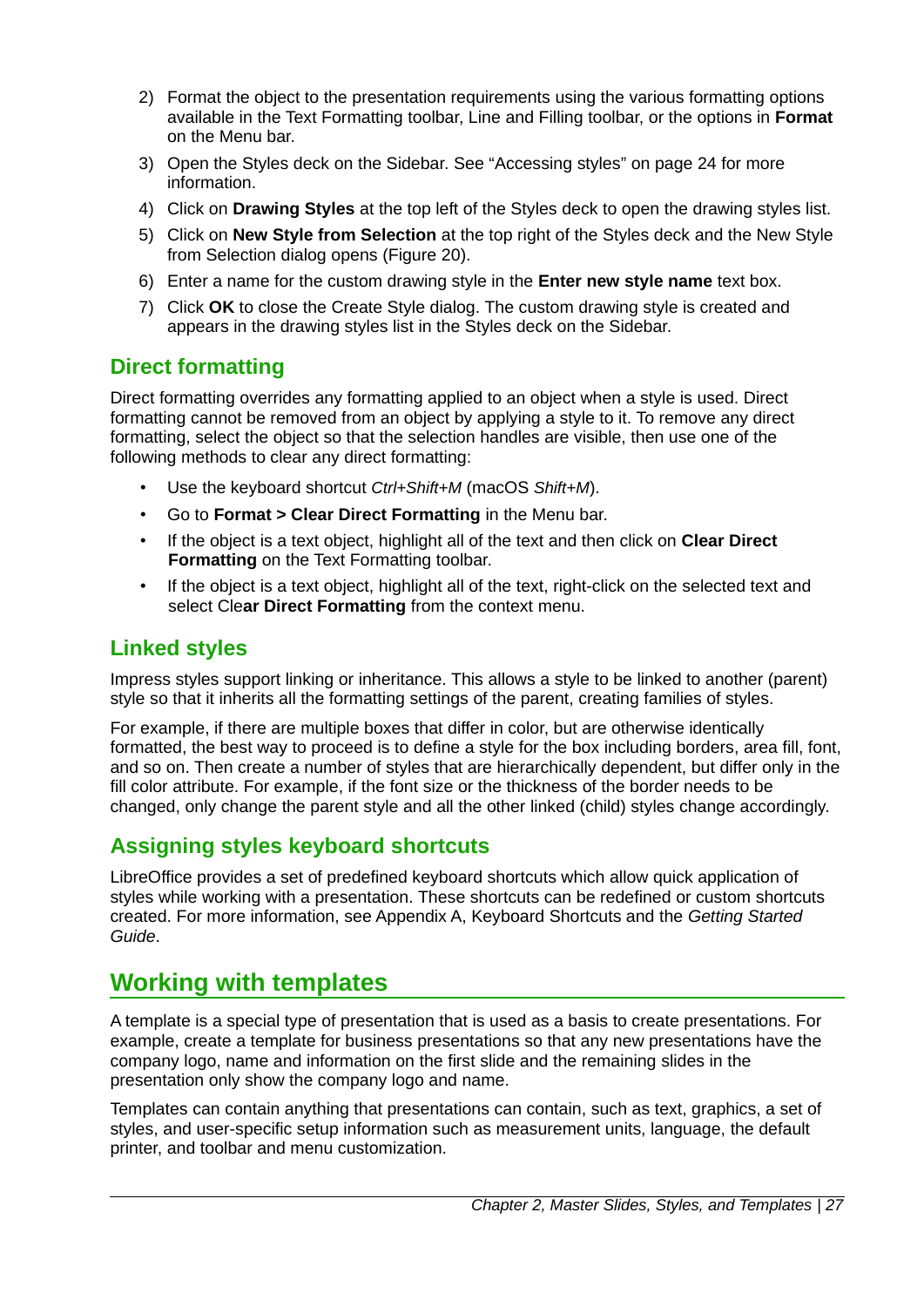|                                                                                                |                             |                                                                                                                                                                                                          | Select a Template                                            | $\Box$                                                                                                                                         |
|------------------------------------------------------------------------------------------------|-----------------------------|----------------------------------------------------------------------------------------------------------------------------------------------------------------------------------------------------------|--------------------------------------------------------------|------------------------------------------------------------------------------------------------------------------------------------------------|
| Search                                                                                         | Filter                      | Presentations                                                                                                                                                                                            | Presentations                                                | 88<br>噩<br>▼                                                                                                                                   |
| Lorem ipsum<br>Dolor Sit Amet                                                                  |                             | Lorem Ipsum<br>- Door at aren't<br>- Consectetur adpiccing elit<br>Verdisclam conseguar mi quic pretium cemper                                                                                           | Lorem Ipsum<br>Delor ed omer, consectatur odgescing ni<br>ý. | <b>CANDY</b><br><b>British Street Ave</b>                                                                                                      |
| Beehive                                                                                        |                             | <b>Blue Curve</b>                                                                                                                                                                                        | <b>Blueprint Plans</b>                                       | Candy                                                                                                                                          |
| <b>ROROTORORO</b><br>Loren Ipum<br>Loren ipsum dolor sit arset,<br>consecueur adipiscing elit. |                             | Lorem Ipsum<br>Loners locuris dollar pit arrivel<br>Consectional adquisiting aim<br>Vindikulum composal mi quici pretium sempan<br>Proin fuctus otcl ac neque venerable<br>· Quis commado dolor poquere. | Lorem Ipsum<br>Dator oil amet, ecrocedatur adjaisoing elit   | <b>Freshes Impress</b><br><b>Template</b><br>Lomen (paum dolor of amer, concent<br>eit, cod da exponed lampor vocalalu<br>dolore magna aliqual |
| <b>DNA</b>                                                                                     |                             | Focus                                                                                                                                                                                                    | Forestbird                                                   | Freshes                                                                                                                                        |
| Ξ                                                                                              |                             |                                                                                                                                                                                                          |                                                              | $5$ Extensions<br>$\frac{1}{2}$ Import                                                                                                         |
| Help                                                                                           | Show this dialog at startup |                                                                                                                                                                                                          |                                                              | Close<br>Open                                                                                                                                  |

#### <span id="page-27-1"></span>*Figure 21: Select a Template dialog*

All document types created using LibreOffice are based on templates. Specific templates can be created for any document type (text, spreadsheet, drawing, presentation). If a template is not specified when creating a new document, then the default template for that type of document is used. If a default template is not specified, LibreOffice uses the blank template for that type of document that is installed with LibreOffice. This default template can be changed, see "[Setting](#page-29-2)  [default template](#page-29-2)" on page [30](#page-29-2) for more information.

However, Impress is a little different from other LibreOffice components, in that it starts with the Select a Template dialog (Figure [21](#page-27-1)), unless this option has been turned off for this dialog in LibreOffice options. When creating a presentation and the template dialog is active, it opens offering several choices for templates as a starting point for a presentation. If this Select a Template dialog is turned off for creating a new presentation, LibreOffice uses the LibreOffice default template for presentations. If a default template has been defined, LibreOffice uses this default template to create a presentation, see ["Setting default template](#page-29-2)" on page [30](#page-29-2) for more information.

For more information on templates and how to use them, see the *Getting Started Guide*.

# <span id="page-27-0"></span>**Templates supplied with LibreOffice**

Impress comes with a set of predefined templates. These templates only contain backgrounds and background objects, providing a starting point to create presentations or presentation templates.

Any templates created are located in the My Templates folder after the template has been saved as a presentation template. These templates appear in the LibreOffice startup window and the Select a Template dialog the next time LibreOffice is started.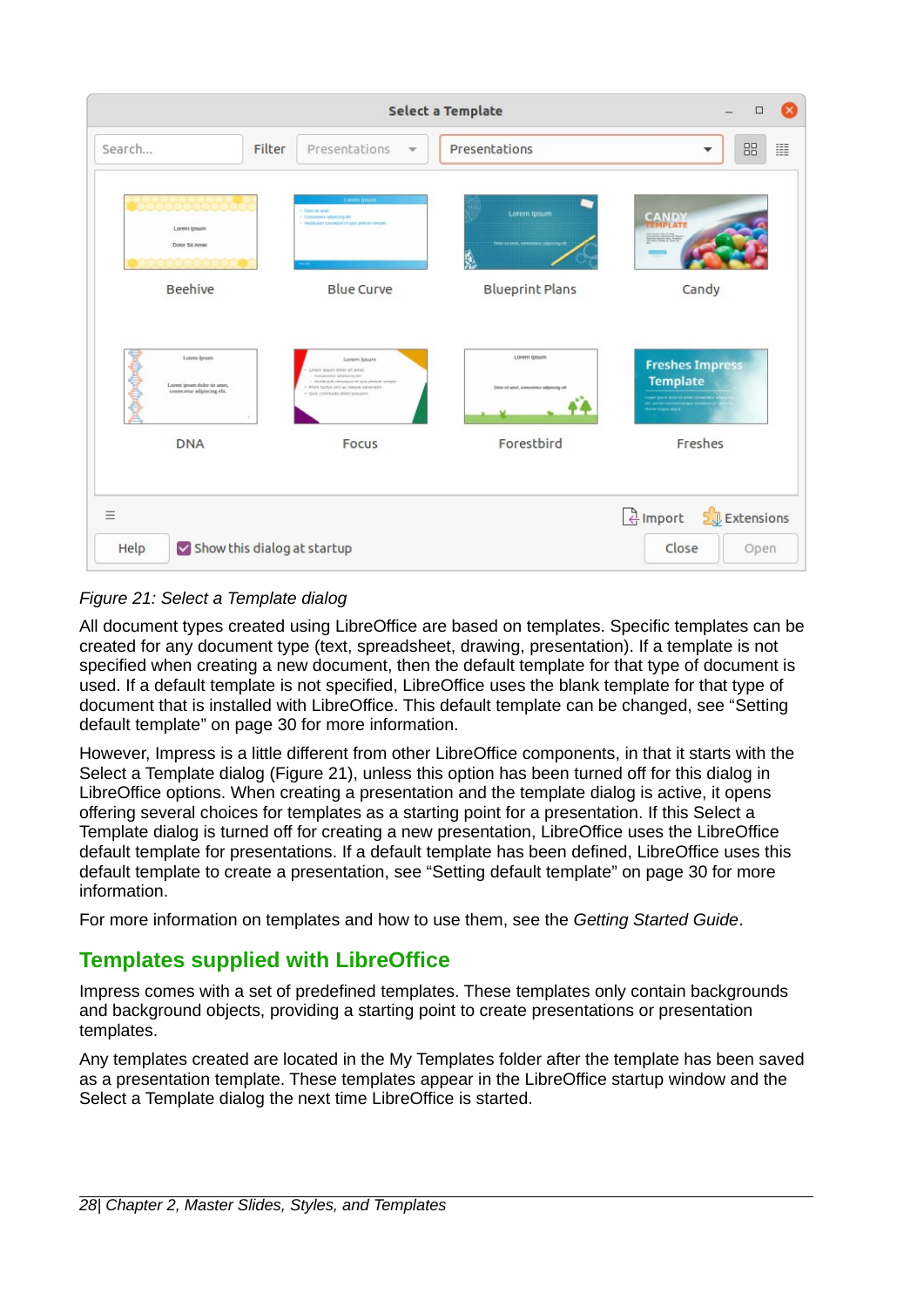Use one of the following methods to create a new presentation using a template:

- Click on the triangle ▼ on the right of **Templates** in LibreOffice start up window and then select **Impress Templates** from the context menu to display the available presentation templates. Select a template and a new presentation opens.
- Go to **File > New > Templates** on the Menu bar to open the Templates dialog (this dialog is similar to the Select a Template dialog). Select *Presentations* from the **Filter** drop-down list to display presentation templates. Select a presentation template and click **OK**. The dialog closes and a new presentation opens.
- Use the keyboard shortcut *Ctrl+Shift+N* (macOS ⌘*+Shift+N*) to open the Templates dialog (this dialog is similar to the Select a Template dialog). Select *Presentations* from the **Filter** drop-down list to display presentation templates. Select a presentation template and click **OK**. The dialog closes and a new presentation opens.

# <span id="page-28-0"></span>**Creating templates**

Create a template and save it to a template folder as follows:

- 1) Open a presentation or presentation template as a starting point for a new template.
- 2) Add and format the content and styles as required for the new presentation template.
- 3) Go to **File > Templates > Save As Template** on the Menu bar to open the Save as Template dialog (Figure [22](#page-28-1)).
- 4) Enter a name for the new template in the *Enter Template Name* text box.
- 5) Select a template category for the new template.
- 6) If required, select the option **Set as default template** to use as the default template the next time LibreOffice is opened and no template is selected. See "[Setting default](#page-29-2)  [template](#page-29-2)" below for more information on setting default templates.

| Save As Template -<br>□<br>×          |
|---------------------------------------|
| <b>Enter Template Name:</b>           |
|                                       |
| Select Template Category:             |
| None                                  |
| My Templates                          |
| <b>Business Correspondence</b>        |
| draw                                  |
| MediaWiki                             |
| <b>Other Business Documents</b>       |
| Personal Correspondence and Documents |
| Presentations                         |
| Set as default template               |
| Cancel<br>Help<br>Save                |

<span id="page-28-1"></span>*Figure 22: Save As Template dialog*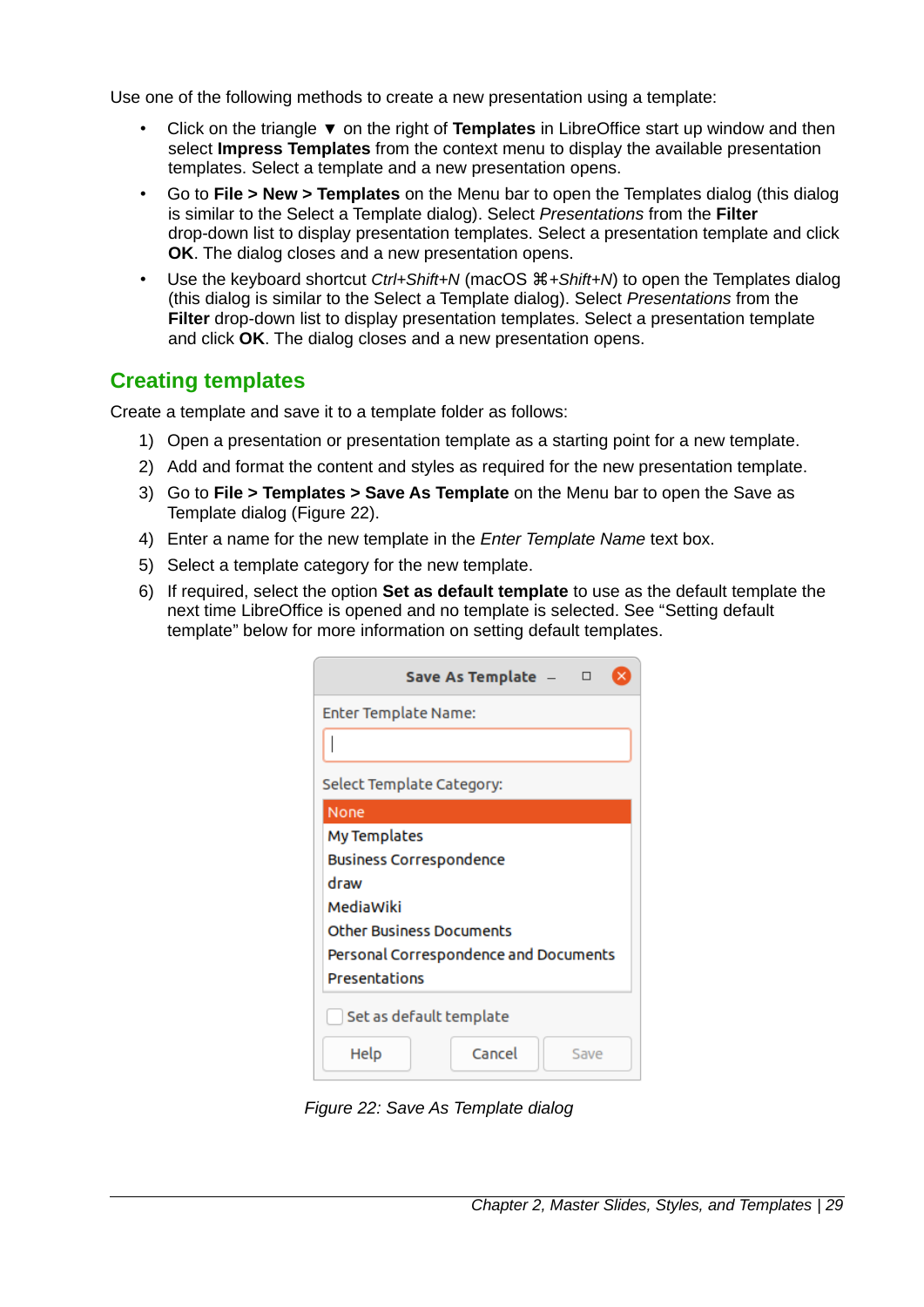7) Click on **Save** to save the new template and close the Save as Template dialog. The template appears in the LibreOffice startup window and the Select a Template dialog the next time LibreOffice is started.

# **Note**

When saving a new template, it is important to save the template in one of the categories given in the Save as Template dialog. This allows LibreOffice to find the new template and use it for creating a new presentation.

# <span id="page-29-2"></span>**Setting default template**

If a new presentation is being created and no template is selected, LibreOffice creates the presentation from the default Impress template. This is normally a blank template. However, any presentation template can be set as the default template, even a new template that has been recently created. The template has to be located in a category displayed in the Save as Template dialog so that LibreOffice can find it. The default template can always be reset to the original LibreOffice default template.

#### <span id="page-29-1"></span>*Changing default template*

- 1) Use one of the following methods to open the Select a Template dialog.
	- Go to **File > New > Templates** on the Menu bar.
	- Go to **File > Templates > Manage Templates** on the Menu bar.
- 2) Select the template to use as the default LibreOffice presentation template.
- 3) Right-click on the selected template and select **Set as Default** from the context menu.
- 4) Click on **Open** and a new presentation opens using the new default template and sets the default presentation template in LibreOffice. The next time a new presentation is created and a template is not selected, the presentation is created using the new default presentation template.

#### <span id="page-29-0"></span>*Resetting default template*

To reset the default presentation template back to the original LibreOffice default template for presentations:

- 1) Use one of the following methods to open the Select a Template dialog.
	- Go to **File > New > Templates** on the Menu bar.
	- Go to **File > Templates > Manage Templates** on the Menu bar.
- 2) Select the presentation template that is being used as the default presentation template in the Select a Template dialog.
- 3) Right-click on the template and select **Reset Default** from the context menu.
- 4) Click on **Close** to close the Select a Template dialog. The next time that a new presentation is created and a template is not selected, the presentation is created using the default LibreOffice presentation template.

# <span id="page-29-3"></span>**Editing templates**

Template styles and content can be edited and reapplied to presentations that were created from that template.

- 1) Use one of the following methods to open the Select a Template dialog.
	- Go to **File > New > Templates** on the Menu bar.
	- Go to **File > Templates > Manage Templates** on the Menu bar.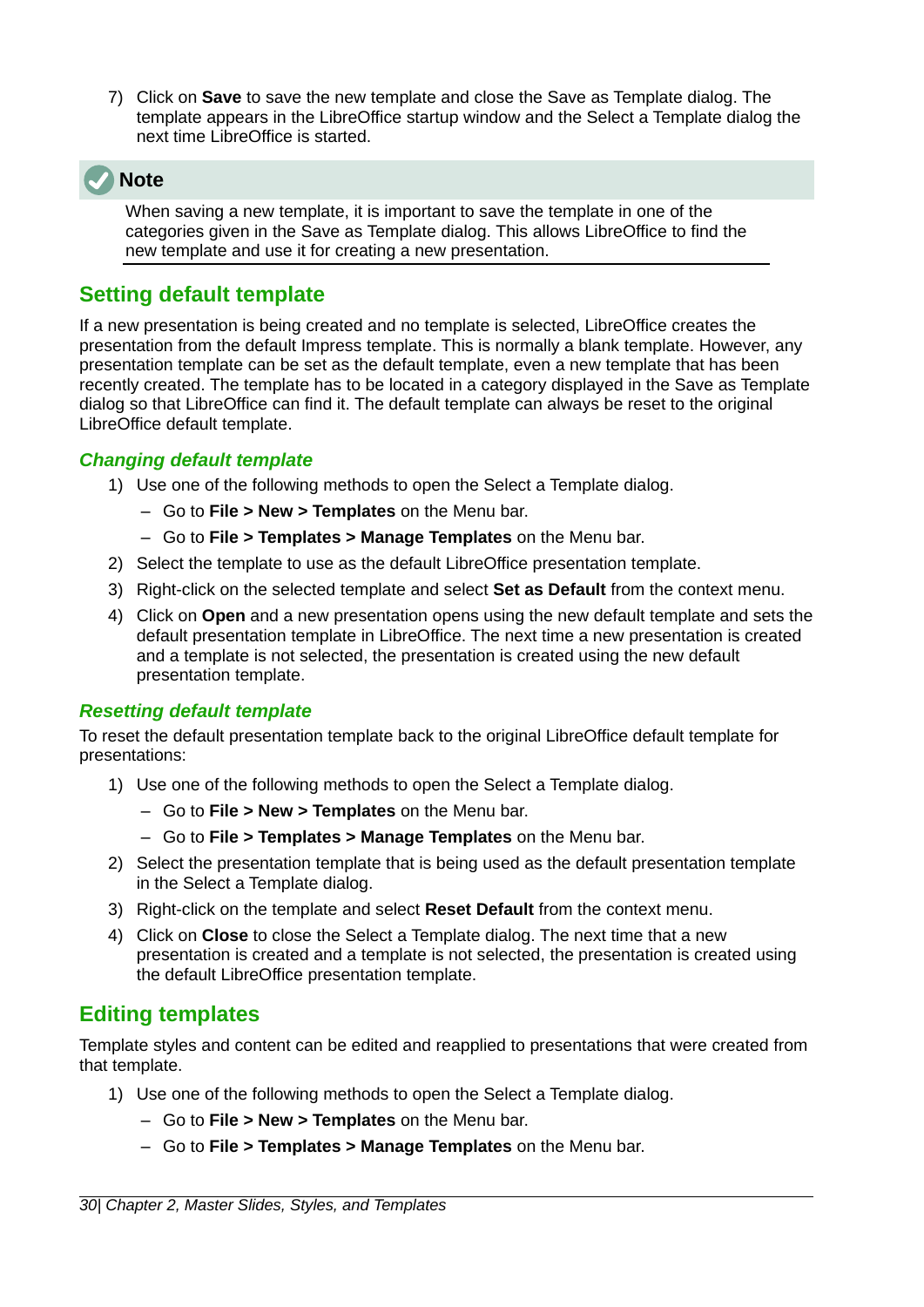- Click on the triangle ▼ on the right of **Templates** in LibreOffice start up window and select **Impress Templates** from the context menu.
- 2) Right-click on the template to be edited and select **Edit** from the context menu and the template opens in Impress.
- 3) Edit and update the styles, text and/or objects on the selected template.
- 4) Go to **File > Save** on the Menu bar or use the keyboard shortcut *Ctrl+S* (macOS ⌘*+S*) to save the changes.
- 5) Close the template or create a presentation using the edited template.

# **Note**

Any presentation created from the template before editing can be updated to show the changed template settings the next time the presentation is opened after template editing. A confirmation dialog opens asking if the updated styles are to be used or keep the old styles. If keep the old styles is selected, then the presentation continues to use the old styles without any confirmation.

### <span id="page-30-2"></span>**Organizing templates**

LibreOffice can only use templates that are in LibreOffice template categories (template folders). New LibreOffice template categories can be created and used to organize LibreOffice templates. For example, separate template categories for different projects or clients. Templates can also be imported and exported.



The location of folders used LibreOffice template categories varies with computer operating systems. To learn where the template folders are stored on a computer, go to **Tools > Options > LibreOffice > Paths**.

#### <span id="page-30-1"></span>*Creating custom categories*

- 1) Use one of the following methods to open the Select a Template dialog.
	- Go to **File > New > Templates** on the Menu bar.
	- Go to **File > Templates > Manage Templates** on the Menu bar.
- 2) Right-click on **Tools** in the bottom left of the Select a Template dialog and select **New Category** from the context menu.
- 3) Enter a category name in *Enter new category name* box that has opened.
- 4) Click **OK** to save the new category and the category appears in the *Filter* drop-down list for categories at the top of the Select a Template dialog.

#### <span id="page-30-0"></span>*Deleting custom categories*

Template categories supplied with LibreOffice or installed using the Extension Manager cannot be deleted. Only custom categories that have been created in Impress can be deleted.

- 1) Use one of the following methods to open the Select a Template dialog.
	- Go to **File > New > Templates** on the Menu bar.
	- Go to **File > Templates > Manage Templates** on the Menu bar.
- 2) Right-click on **Tools** in the bottom left of the Select a Template dialog.
- 3) Select **Delete Category** from the context menu to open the Delete Category dialog (Figure [23](#page-31-1)).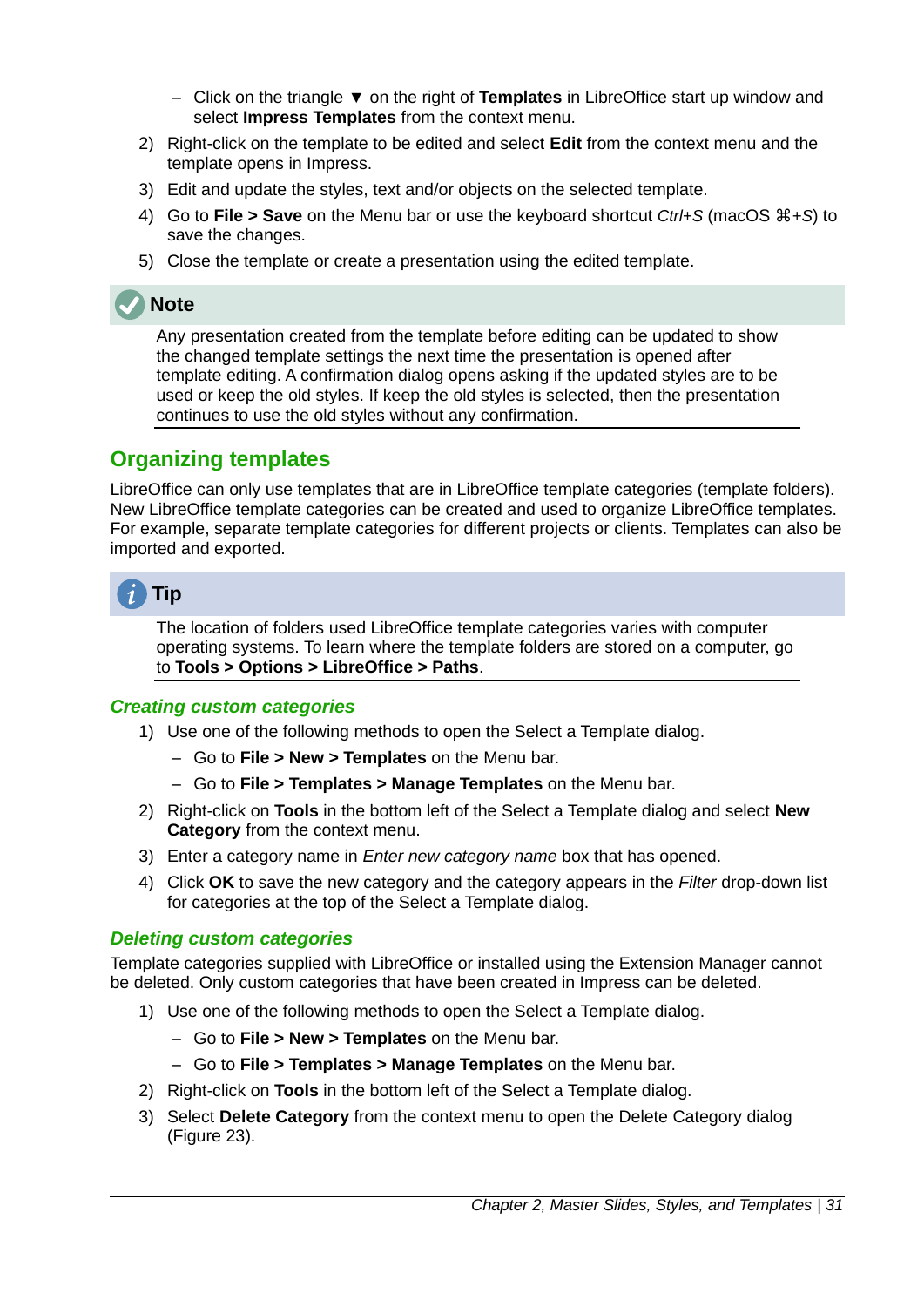| Delete Category -<br>п             |
|------------------------------------|
| Select Category                    |
| None                               |
| My Templates                       |
| <b>Business Correspondence</b>     |
| draw                               |
| MediaWiki                          |
| <b>Other Business Documents</b>    |
| Personal Correspondence and Docume |
| Presentations                      |
|                                    |
| Cancel<br>Help<br>ΩK               |

*Figure 23: Delete Category dialog*

<span id="page-31-1"></span>

| Select Category -<br>×<br>п        |
|------------------------------------|
| Select from Existing Category      |
| None                               |
| My Templates                       |
| <b>Business Correspondence</b>     |
| draw                               |
| MediaWiki                          |
| <b>Other Business Documents</b>    |
| Personal Correspondence and Docume |
| Presentations                      |
| or Create a New Category           |
| Help<br>Cancel<br>OK               |

<span id="page-31-2"></span>*Figure 24: Select Category dialog*

- 4) Select the custom category for deletion.
- 5) Click **OK** to delete the custom category and confirm the deletion.

#### <span id="page-31-0"></span>*Moving templates*

- 1) Use one of the following methods to open the Select a Template dialog.
	- Go to **File > New > Templates** on the Menu bar.
	- Go to **File > Templates > Manage Templates** on the Menu bar.
- 2) Select the template that is going to be moved.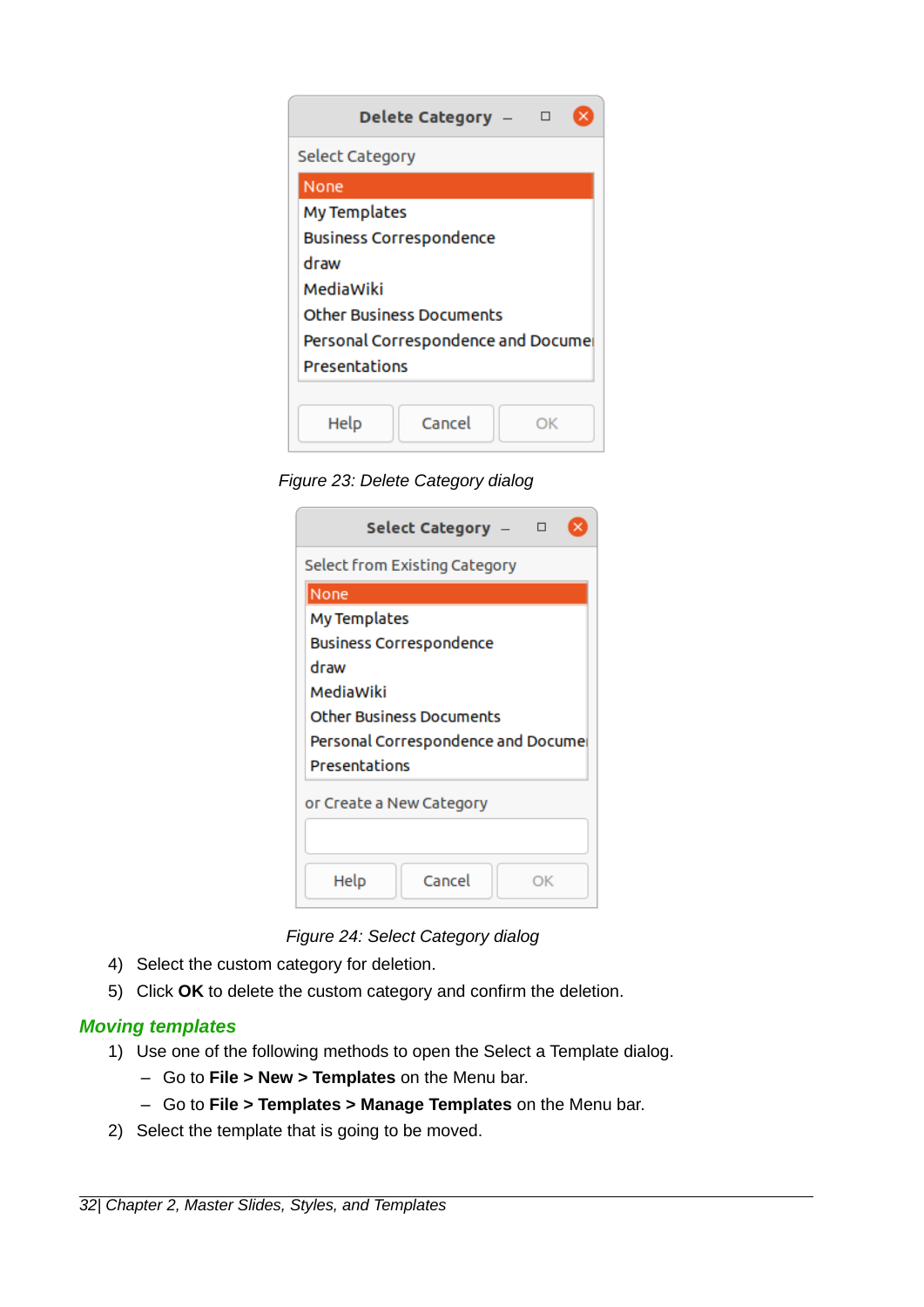- 3) Click on **Move** at the bottom of the Select a Template dialog to open the Select Category dialog (Figure [24](#page-31-2)).
- 4) Select a category from the displayed list in *Select from Existing Category*, or select *Create a New Category* and create a new category for the template.
- 5) Click **OK** to move the template to its new category and close the Select Category dialog.

#### <span id="page-32-2"></span>*Deleting templates*

Templates supplied with LibreOffice or installed using the Extension Manager cannot be deleted. Only templates that have been created in Impress or imported from other sources can be deleted.

- 1) Use one of the following methods to open the Select a Template dialog.
	- Go to **File > New > Templates** on the Menu bar.
	- Go to **File > Templates > Manage Templates** on the Menu bar.
- 2) Right-click on the template being deleted and select **Delete** from the context menu.
- 3) Click on **Yes** to confirm the deletion.

#### <span id="page-32-1"></span>*Renaming templates*

Templates supplied with LibreOffice or installed using the Extension Manager cannot be renamed. Only templates that have been created in Impress or imported from other sources can be renamed.

- 1) Use one of the following methods to open the Select a Template dialog.
	- Go to **File > New > Templates** on the Menu bar.
	- Go to **File > Templates > Manage Templates** on the Menu bar.
- 2) Right-click on the template being renamed and select **Rename** from the context menu.
- 3) Enter a new template name in the text box that has opened.
- 4) Click on **OK** to save the new template name.

#### <span id="page-32-0"></span>*Importing templates*

If a template is in a different location on the computer, then the template must be imported into a LibreOffice category for LibreOffice to recognize the template.

- 1) Use one of the following methods to open the Select a Template dialog.
	- Go to **File > New > Templates** on the Menu bar.
	- Go to **File > Templates > Manage Templates** on the Menu bar.
- 2) Click on **Import** at the bottom of the Select a Template dialog to open the Select Category dialog.
- 3) Select a category from the displayed list or select *Create a New Category* in the Select Category dialog.
- 4) In the file browser window that opens, navigate to the folder where the template is located on the computer.
- 5) Select the template and click **Open**. The file browser window closes and the template appears in the selected category.

#### <span id="page-32-3"></span>*Exporting templates*

- 1) Use one of the following methods to open the Select a Template dialog.
	- Go to **File > New > Templates** on the Menu bar.
	- Go to **File > Templates > Manage Templates** on the Menu bar.